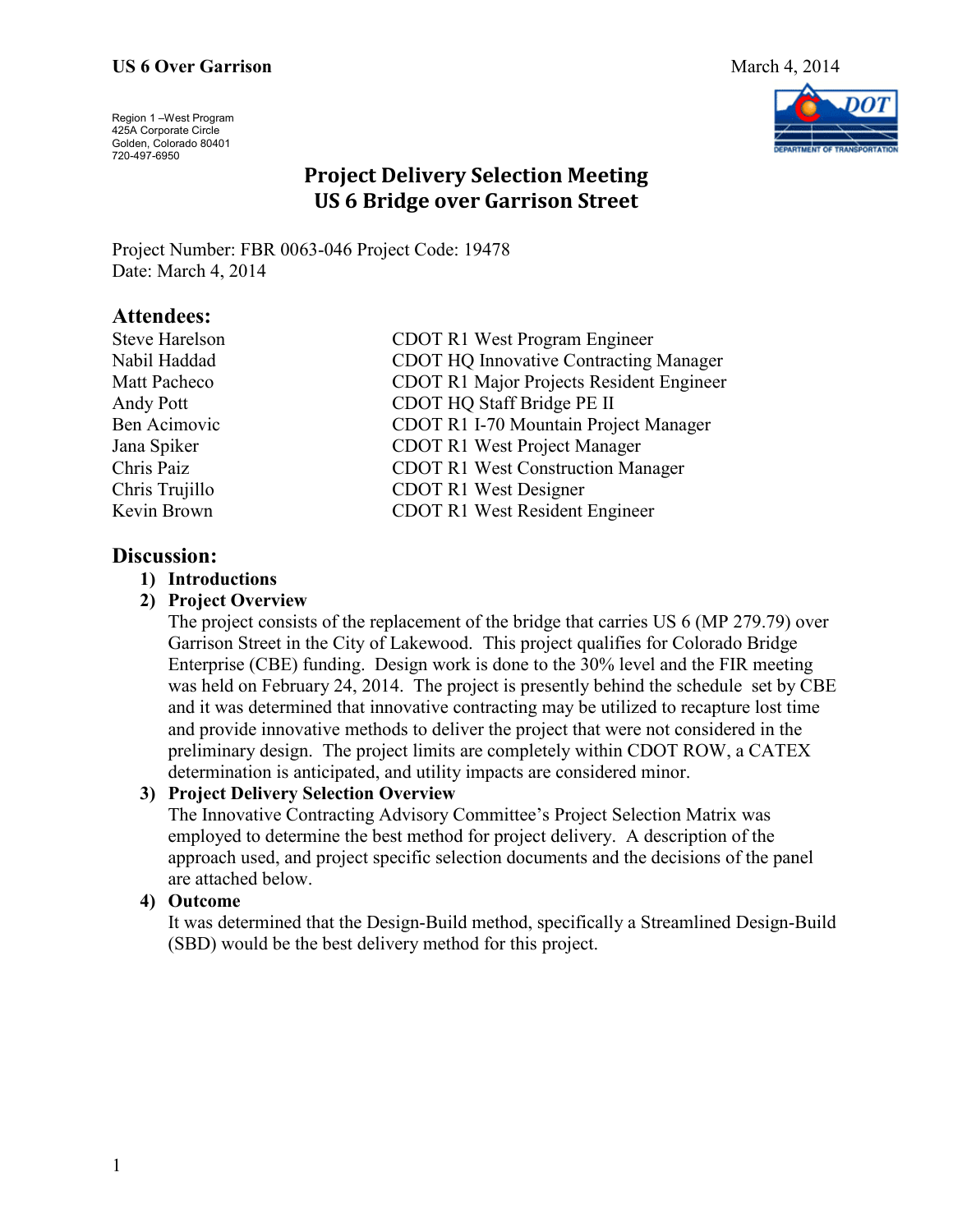# **Colorado Department of Transportation Innovative Contracting Advisory Committee**

# **Project Delivery Selection Approach**

# **Overview**

This document provides a formal approach for CDOT highway project delivery selection. The document provides generic forms for use by CDOT staff and project team members. By using these forms, a brief project delivery selection report can be generated for each individual project. The primary objectives of this document are:

- Present a structured approach to assist CDOT in making project delivery decisions;
- Assist CDOT in determining if there is a dominant or obvious choice of project delivery methods; and
- Provide documentation of the project delivery decision in the form of a Project Delivery Decision Report.

# **Background**

The project delivery method is the process by which a construction project is comprehensively designed and constructed including project scope definition, organization of designers, constructors and various consultants, sequencing of design and construction operations, execution of design and construction, and closeout and start-up. Thus, the different project delivery methods are distinguished by the manner in which contracts between the agency, designers and builders are formed and the technical relationships that evolve between each party inside those contracts. Currently, there are several types of project delivery systems available for publicly funded transportation projects in the Colorado. The most common systems are Design-Bid-Build (DBB), Design-Build (DB), and Construction Manager/General Contractor (CM/GC). No single project delivery method is appropriate for every project. Each project must be examined individually to determine how it aligns with the attributes of each available delivery method.

**DBB** is the traditional project delivery method in which an agency designs, or retains a designer to furnish complete design services, and then advertises and awards a separate construction contract based on the designer's completed construction documents. In DBB, the agency "owns" the details of design during construction and as a result, is responsible for the cost of any errors or omissions encountered in construction.

**DB** is a project delivery method in which the agency procures both design and construction services in the same contract from a single, legal entity referred to as the design-builder. The method typically uses Request for Qualifications (RFQ)/Request for Proposals (RFP) procedures rather than the DBB Invitation for Bids procedures. The design-builder controls the details of design and is responsible for the cost of any errors or omissions encountered in construction.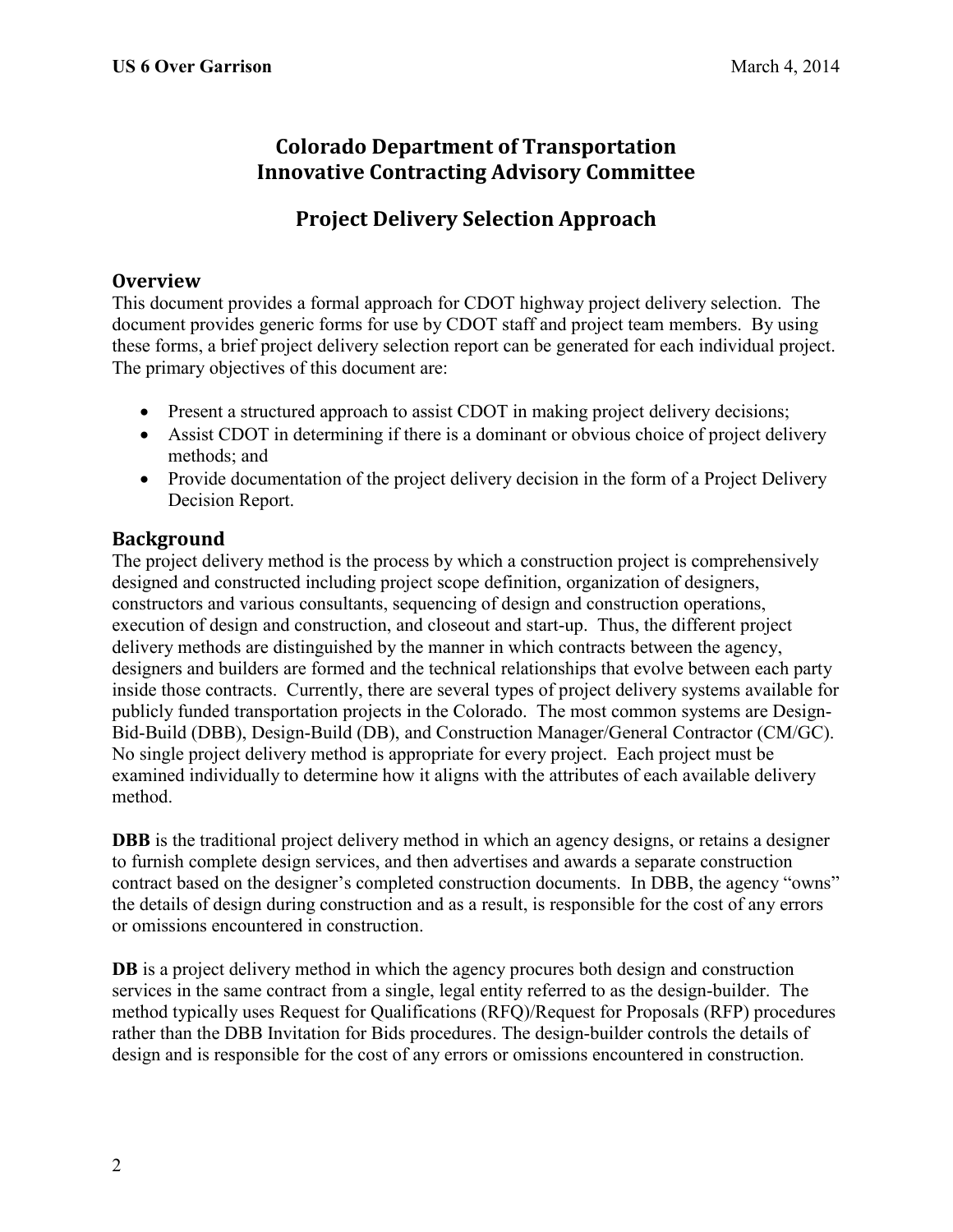SDB is a standardized form of DB intended for smaller, straight-forward, less complex projects, aimed at minimizing the procurement process by CDOT and the industry. The procurement process for SDB is a Best Value, one or two step selection process, with abridged Request for Qualification (RFQ) (if used), and Request for Proposal (RFP) phases. Best Value is defined as price plus any other factor(s), i.e. Price plus schedule, or Price plus Schedule Plus Project Approach, etc.

**CM/GC** is a project delivery method in which the agency contracts separately with a designer and a construction manager. The agency can perform design or contract with an engineering firm to provide a facility design. The agency selects a construction manager to perform construction management services and construction works. The significant characteristic of this delivery method is a contract between an agency and a construction manager who will be at risk for the final cost and time of construction. Construction industry/Contractor input into the design development and constructability of complex and innovative projects are the major reasons an agency would select the CM/GC method. Unlike DBB, CM/GC brings the builder into the design process at a stage where definitive input can have a positive impact on the project. CM/GC is particularly valuable for new non-standard types of designs where it is difficult for the owner to develop the technical requirements that would be necessary for DB procurement without industry input.

# **Overview of the Project Delivery Selection Process**

The process is shown in the form of a flow chart below. It consists of the following activities:

- A. Describe the project and set the project goals
- B. Determine and review project dependent constraints
- C. Assess the primary factors (these factors most often determine the selection).
	- 1. Delivery Schedule
	- 2. Complexity & Innovation
	- 3. Level of Design (at the time of the project delivery procurement)
	- 4. Cost
- D. If the primary factors indicate there is a clear choice of the delivery method, then:
	- 5. Perform an initial risk assessment for the desired delivery method to ensure that risks can be properly allocated and managed, and
- E. Perform a brief pass/fail analysis of the secondary factors to ensure that they are not relevant to the decision.
	- 6. Staff Experience/Availability (Owner)
	- 7. Level of Oversight and Control
	- 8. Competition and Contractor Experience
- F. If steps B, C  $\&$  D do not result in clear determination of the method of delivery then perform a more rigorous evaluation of all eight factors against the three potential methods of delivery (DBB, DB and CM/GC).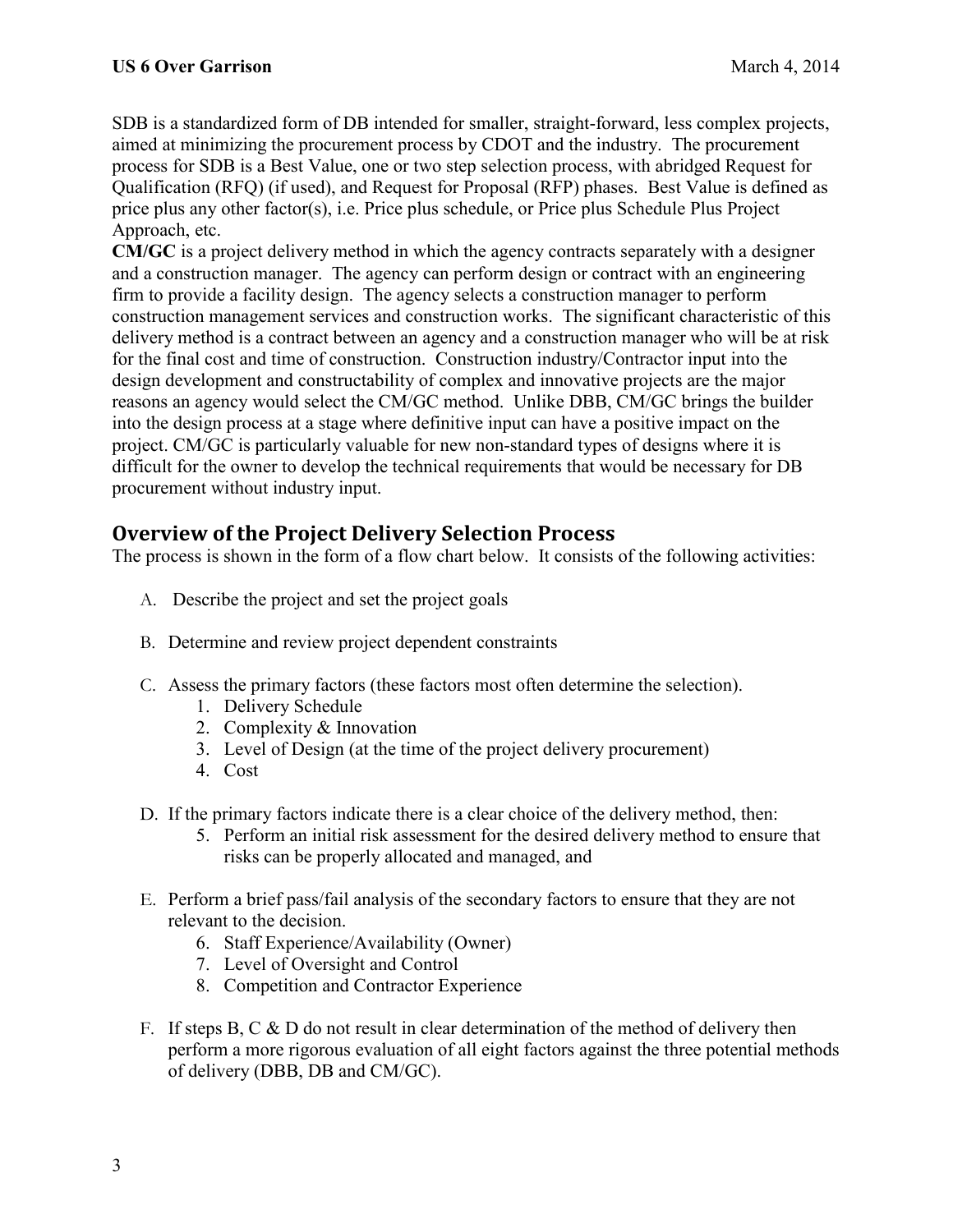Typically the entire selection process can be completed by the project team in a 4 hour workshop session, if team member have individually performed assessments before the workshop.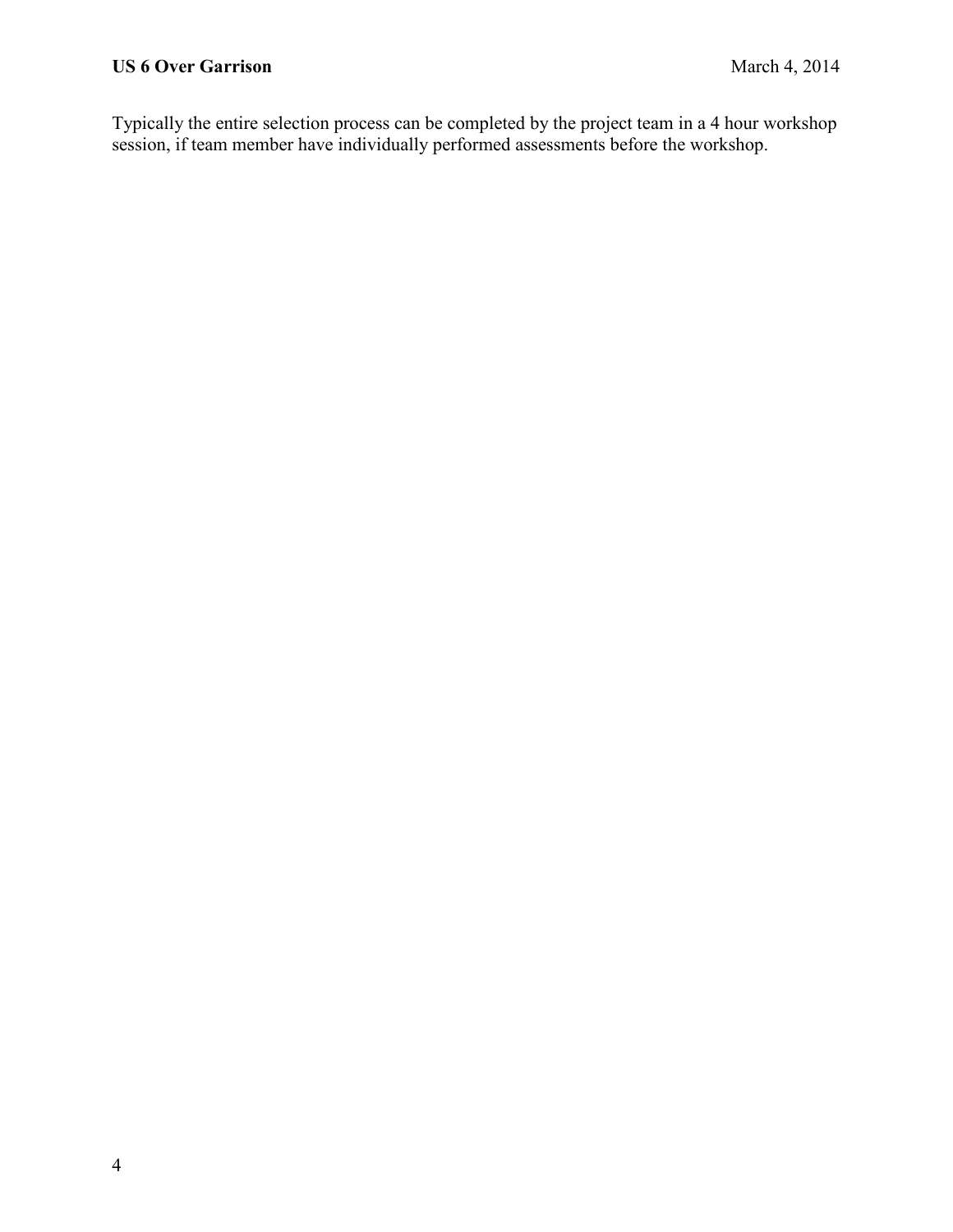

**CDOT Project Delivery Selection Flowchart**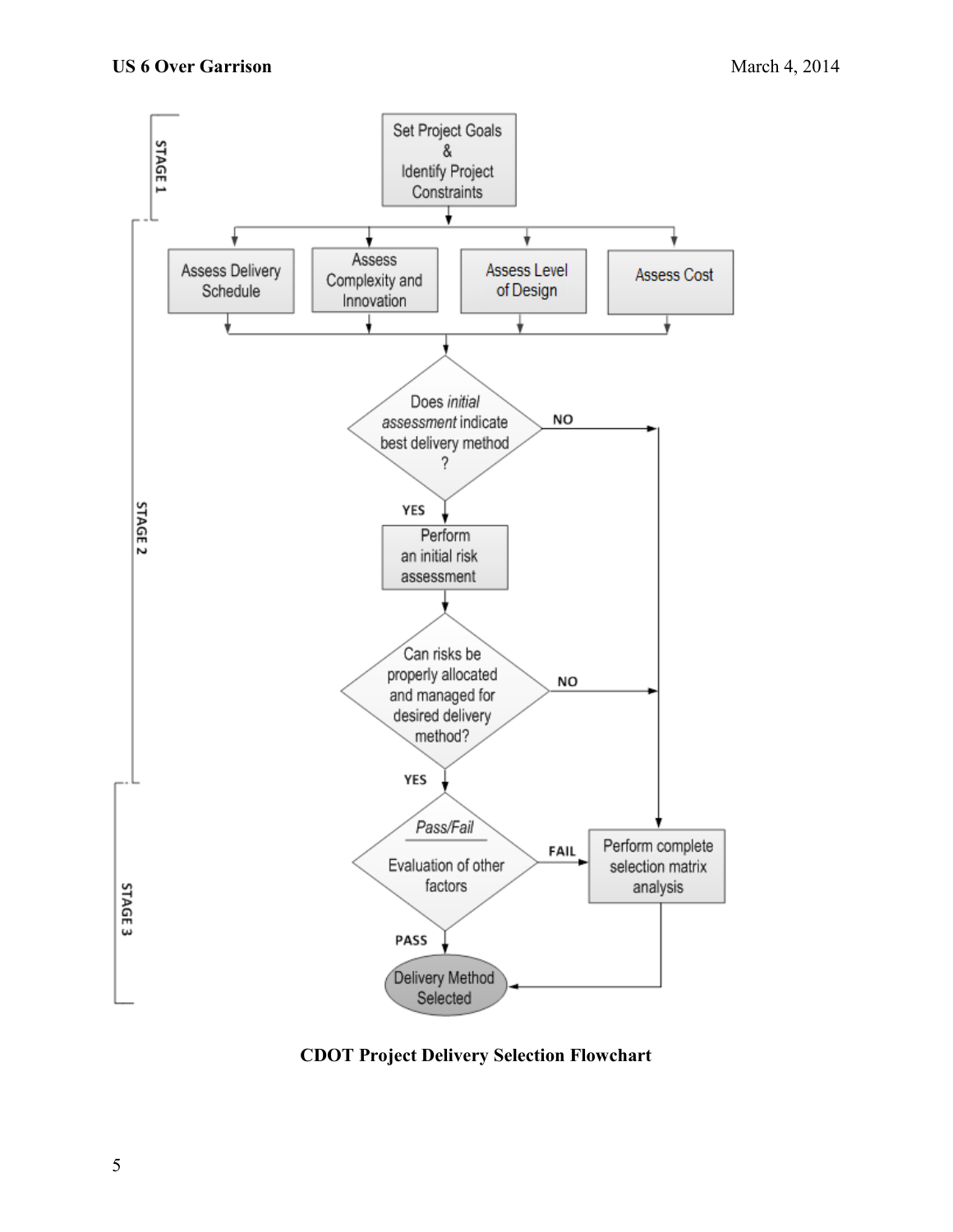The following forms and appendices are included to facilitate this process.

# **Project description checklist**

Provide information on the project that is using this tool. This includes size, type, funding, risks, complexities, etc. All information should be developed for the specific project.

# **Project Goals worksheet – including example project goals**

A careful determination of the project goals is an instrumental first step of the process that will guide both the selection of the appropriate method of delivery as well as the specific delivery procurement process and implementation of the project.

# **Project Constraints worksheet (Go / No-Go Decisions)**

Carefully review all possible constraints to the project. These constraints can potentially eliminate a project delivery method before the evaluation process begins.

# **Project Delivery Selection Matrix Summary**

The Project Delivery Selection Matrix Summary summarizes the assessment of the eight Evaluation Factors for the three delivery methods. The form is qualitatively scored using the scoring provided in table 1 below.

## **Table 1 - Factor Evaluation Scoring Key**

- **+ +** Most appropriate delivery method
- **+** Appropriate delivery method
- **–** Least appropriate delivery method
- **X** Fatal Flaw (discontinue evaluation of this method)
- **NA** Factor not applicable or not relevant to the selection

The form also includes a section for comments and conclusions.The completed Project Delivery Selection Matrix Summary should provide an executive summary of the key reasons for the selection of the method of delivery**.**

# **Workshop Blank Form**

This form can be used by the project team for additional documentation of the process. In particular it can be used to elaborate on Evaluation Factor 4. "Initial Project Risk Assessment".

# **Evaluation Factor Project Delivery Method Opportunity/Obstacle Summary**

These forms are used to summarize the assessments by the project team of the opportunities and obstacles associated with each delivery method relative to each of the eight Evaluation Factors. The bottom of each form allows for a qualitative conclusion using the same notation as described above. Those conclusions then are transferred to the **Project Delivery Selection Matrix Summary.**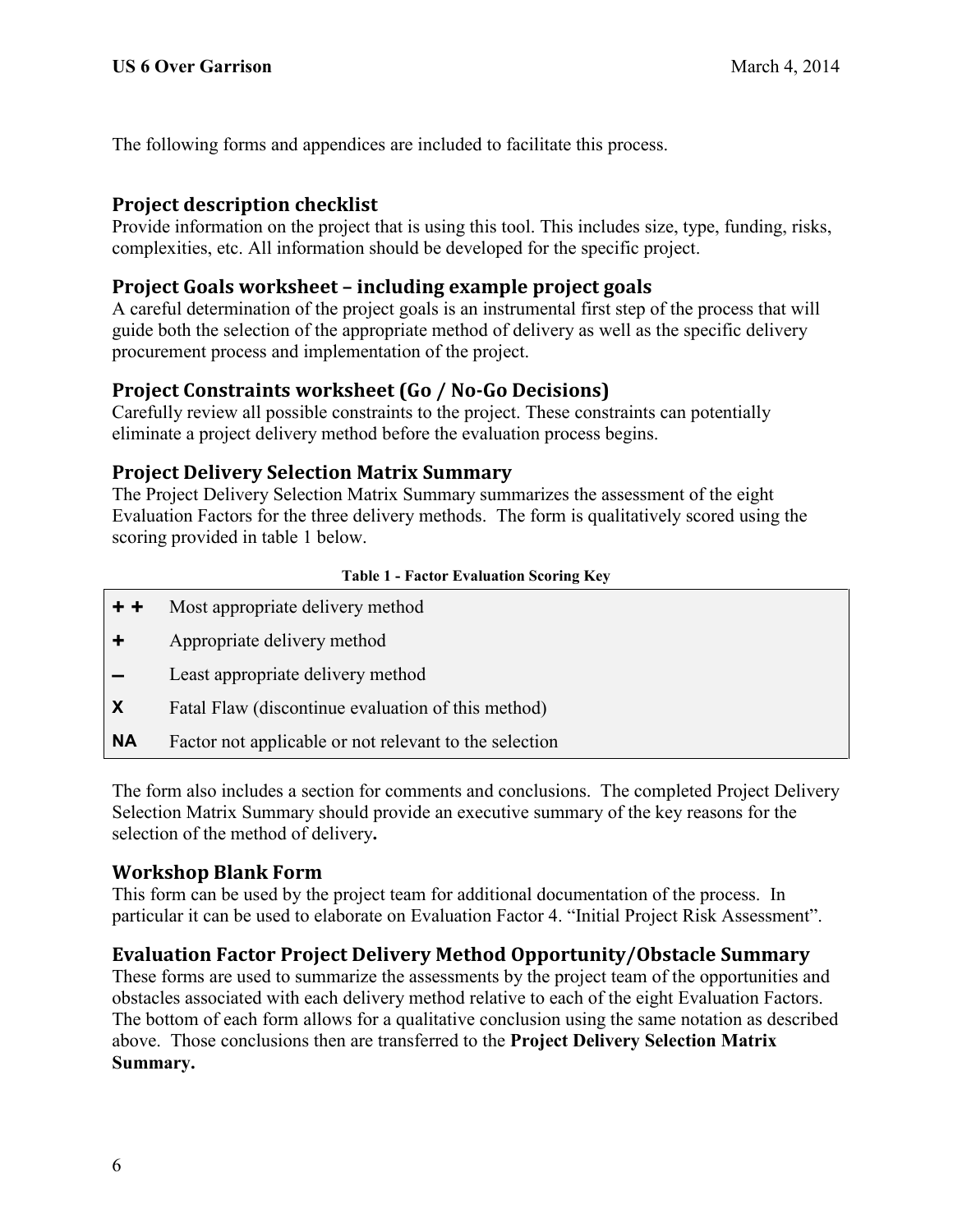# **Appendix – Opportunity/Obstacle Checklists**

These forms provide the project team with guidance concerning typical delivery method opportunities and obstacles associated with each of the eight Evaluation Factors. However, these checklist include general information and are not an all-inclusive checklist. Use the checklists as a supplement to developing project specific opportunities and obstacles.

# **Appendix – Initial Risk Assessment Guidance**

Because of the unique nature of Evaluation Factor 4. "Initial Project Risk Assessment", the Appendix provides the project team with additional guidance for evaluation of that factor including: Typical CDOT Transportation Project Risks; a General Project Risks Checklist; and a Risk Opportunities/Obstacles Checklist.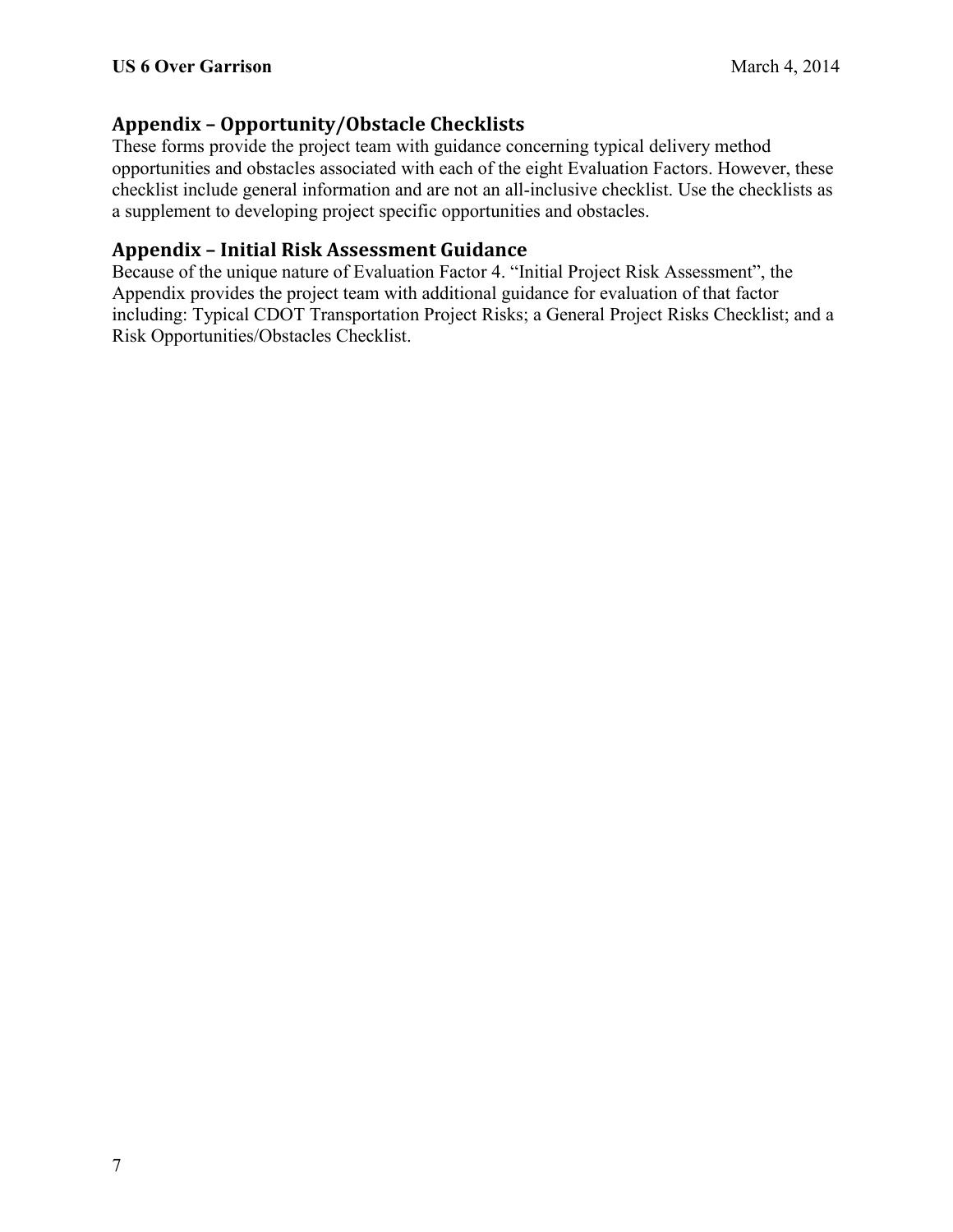# **Project Description Checklist**

- **D** Project Name: US 6 over Garrison St. Bridge Replacement
- Location: US 6 over Garrison St., Lakewood, CO (Jefferson County) (MP 279.79)
- **E**stimated Budget:
	- o Design \$1.2M (\$640k remaining)
	- o Construction: \$14.2M
- Estimated Project Delivery Period: Thru December 2015
- Required Delivery Date: December 2015
- $\Box$  Source(s) of Project Funding: Bridge Enterprise
- **Project Corridor: US 6 (6th Avenue)**
- Major Features of Work Bridge, Retaining Walls, Pavement, Signals & Signing, Water Quality Ponds
- Major Schedule Milestones: Construction Complete by December 2015
- Major Project Stakeholders: CDOT BE, FHWA, City of Lakewood, Business Owners and Residents
- $\Box$  Major Challenges
	- o Construct within existing CDOT ROW
	- o Maintenance of Traffic during Construction
	- o Maintaining Business Access off Garrison St.
	- o Maintaining Pedestrian Access on Garrison St. underneath US 6
- Main Identified Sources of Risk: Schedule
- Safety Issues:
	- o Worker Safety Protection during construction
	- o Travelling Public Safety Lanes reduced to 11 feet on US 6, pedestrian safety on Garrison St. on Frontage Roads.
- $\square$  Sustainable Design and Construction Requirements:
	- o Maximize life-cycle through increased durability to achieve at least a 75 year design life.
	- o Provide water quality treatment of impervious area runoff within project limits.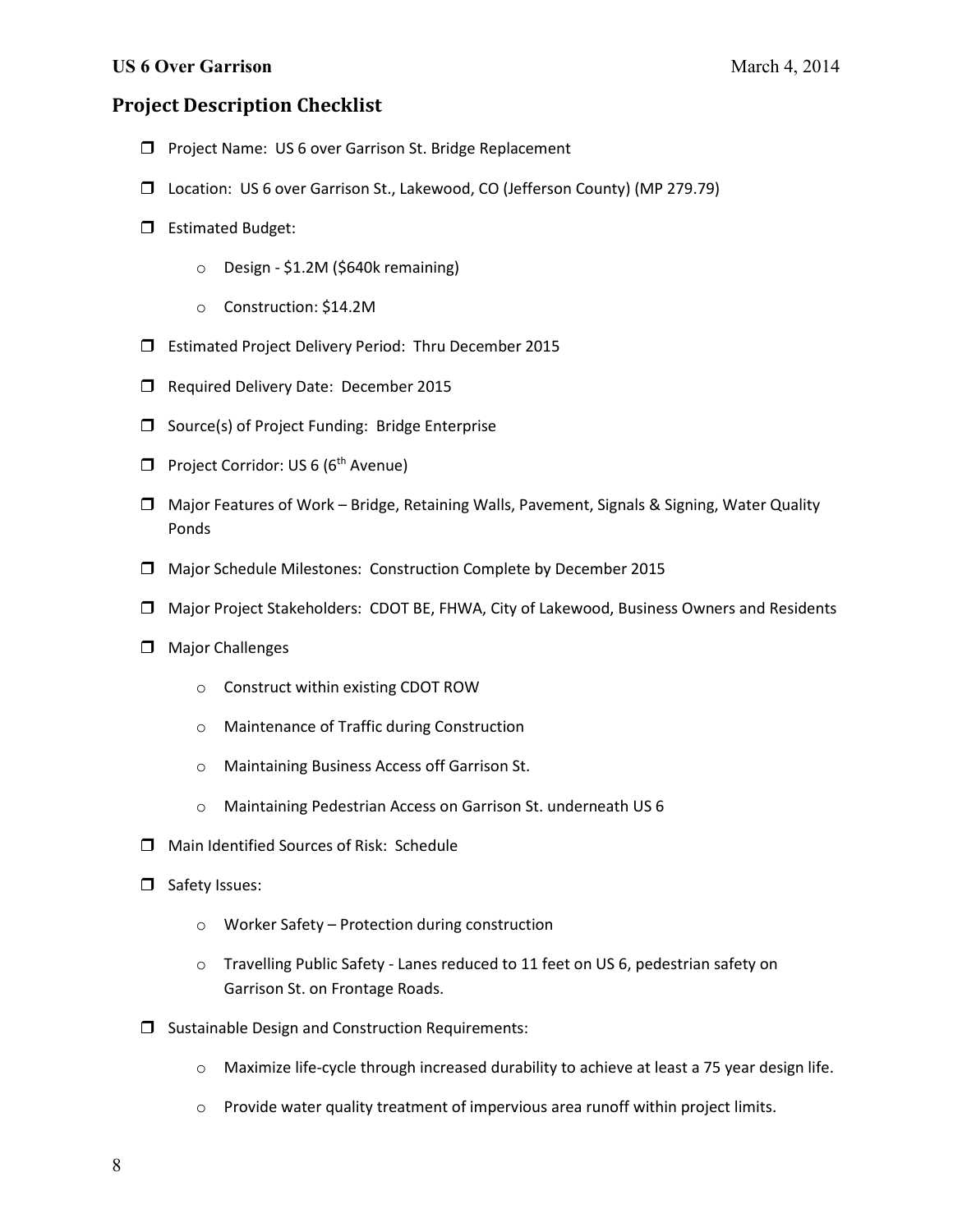## **US 6 Over Garrison** March 4, 2014

- $\circ$  Reduce construction time and thereby energy consumption by utilizing accelerated bridge construction methods.
- o Construct a bridge that easily facilitates hands-on inspection of its individual components.
- $\circ$  Construct sidewalks and bike-lanes along Garrison Street to better enhance the social communities.
- o Utilize local materials sources

# **Project Goals**

- 1. SAFETY, MOBILITY, AND OPERATIONAL CHARACTERISTICS
	- a. Correct sub-standard sight distance associated with the sag vertical curves approaching Structure No. F-16-ER while limiting the increase in the vertical profile to less than 5 feet.
	- b. Improve sub-standard shoulders on US 6 within project limits.
	- c. Provide at least a 14.5' vertical clearance underneath Structure No. F-16-ER.
	- d. Maintain three (3) through lanes in each direction of US 6 throughout construction.
	- e. Maintain all ramp traffic during construction.
	- f. Maximize worker safety by reducing construction time, thus reducing exposure time.
	- g. Maintain pedestrian and bicycle traffic on Garrison St. during construction.
	- h. Maintain access to businesses and shopping areas.
- 2. SCHEDULE and BUDGET
	- a. Minimize project delivery time and have construction complete by December 15, 2015 without sacrificing quality.
	- b. Complete the project under budget of \$14.2M.
	- c. Accelerate the start of project spending to accommodate Bridge Enterprise spending requirements.
	- d. Maximize innovation and improvements within project budget.
- 3. INNOVATION
	- a. Maximize innovation to deliver the project within a limited work area, including utilization of existing retaining walls and service road.
- 4. ENVIRONMENTAL
	- a. Adhere to all environmental compliance requirements.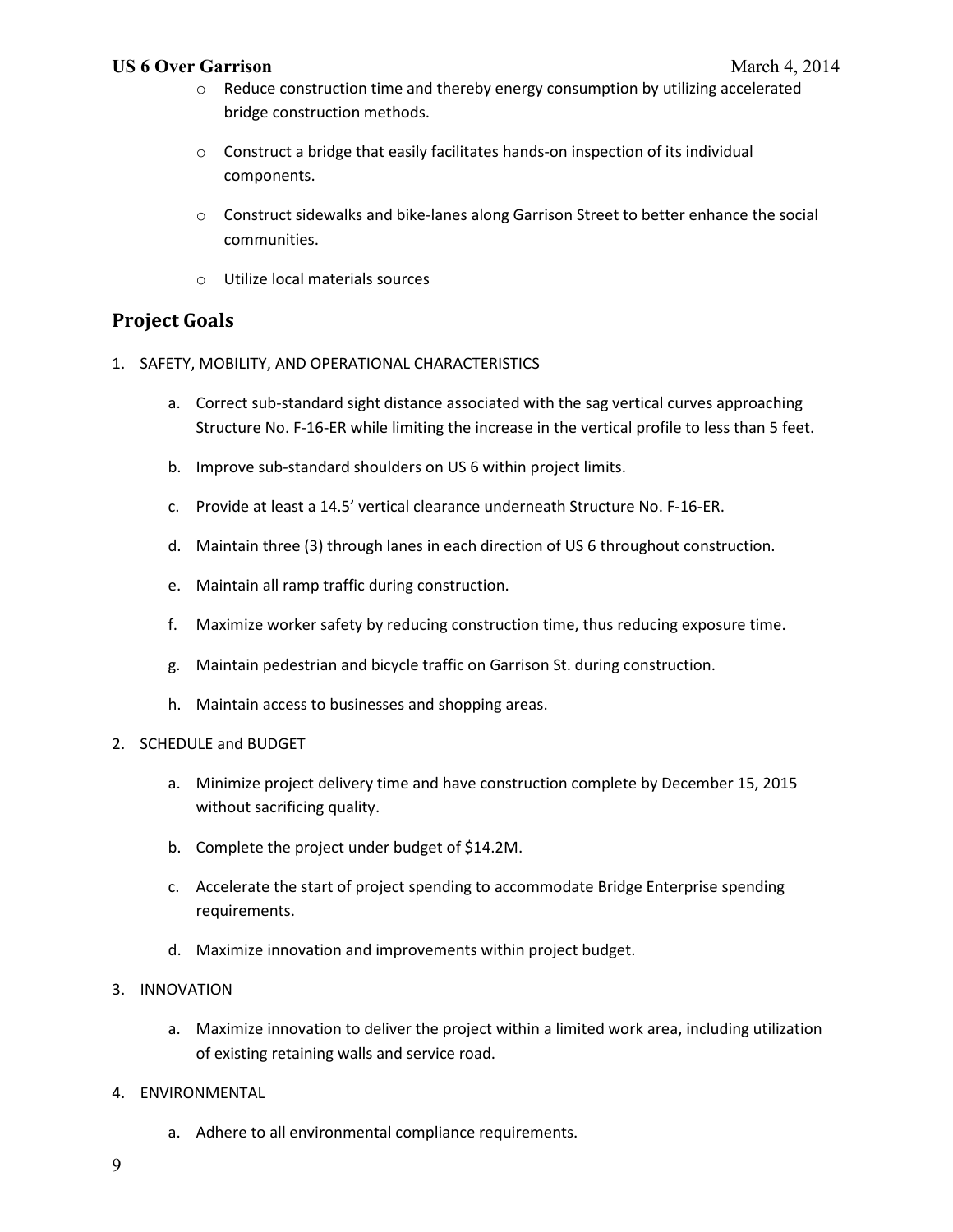#### **US 6 Over Garrison** March 4, 2014

- a. Maximize the life-cycle performance of the project.
- b. Maximize quality by selecting the best team.
- c. Provide high quality design and construction constraints.
- d. Retain QA role in-house (CDOT).

#### 6. CONSTRUCTION

`

- a. Maximize schedule performance through quick turn-around of all communications requiring decision making on critical path items.
- b. Minimize the travelling public's exposure to phased conditions.
- c. Maintain mobility through the project during construction.
- d. Provide safe conditions for workers and the traveling public.
- e. Keep within existing ROW footprint.

# **Project Constraints**

- Bridge Enterprise Funding
- Schedule constraints set by BE, direction from senior management to accelerate delivery
- No ROW required
- CATEX anticipated
- Minimal Utility impacts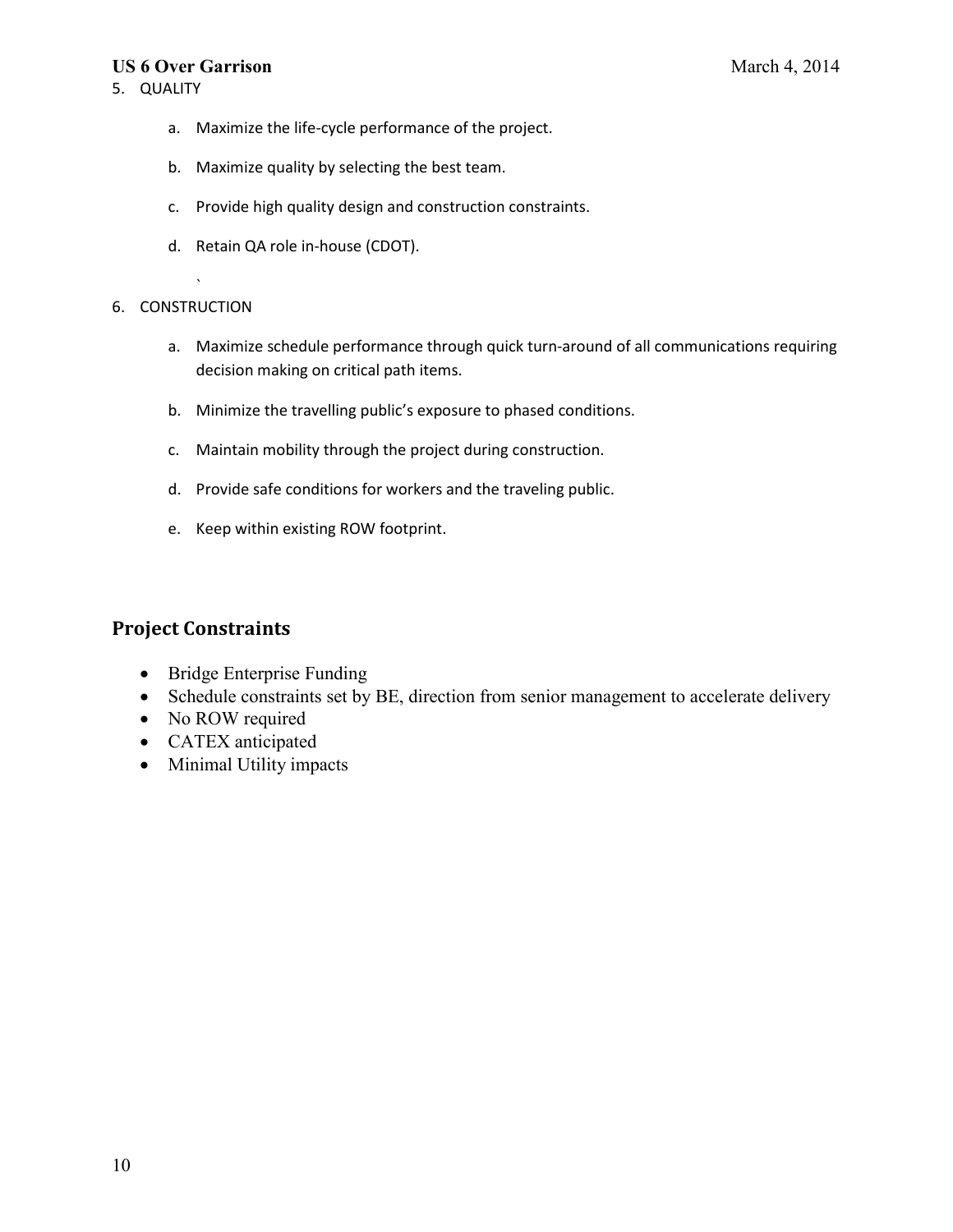# **Project Delivery Selection Matrix Summary**

Determine the factors that should be considered in the project delivery selection, discuss the opportunities and obstacles related to each factor, and document the discussion on the following pages. Then complete the summary below.

| PROJECT DELIVERY METHOD OPPORTUNITY/OBSTACLE SUMMARY |            |              |              |
|------------------------------------------------------|------------|--------------|--------------|
|                                                      | <b>DBB</b> | <b>DB</b>    | <b>CM/GC</b> |
| <b>Primary Evaluation Factors</b>                    |            |              |              |
| 1. Delivery Schedule                                 |            | $+ +$        | ٠            |
| 2. Project Complexity & Innovation                   | ÷          | + +          | ÷            |
| 3. Level of Design                                   | ÷          | ╈            | ÷            |
| 4. Cost                                              |            | ┿            | ٠            |
| 5. Perform Initial Risk Assessment                   |            | ٠            | ٠            |
| <b>Secondary Evaluation Factors</b>                  |            |              |              |
| 6. Staff Experience/Availability (Owner)             |            | $\checkmark$ |              |
| 7. Level of Oversight and Control                    |            | $\checkmark$ |              |
| 8. Competition and Contractor Experience             |            | $\checkmark$ |              |

- **+ +** Most appropriate delivery method
- **+** Appropriate delivery method
- **–** Least appropriate delivery method
- **X** Fatal Flaw (discontinue evaluation of this method)
- **NA** Factor not applicable or not relevant to the selection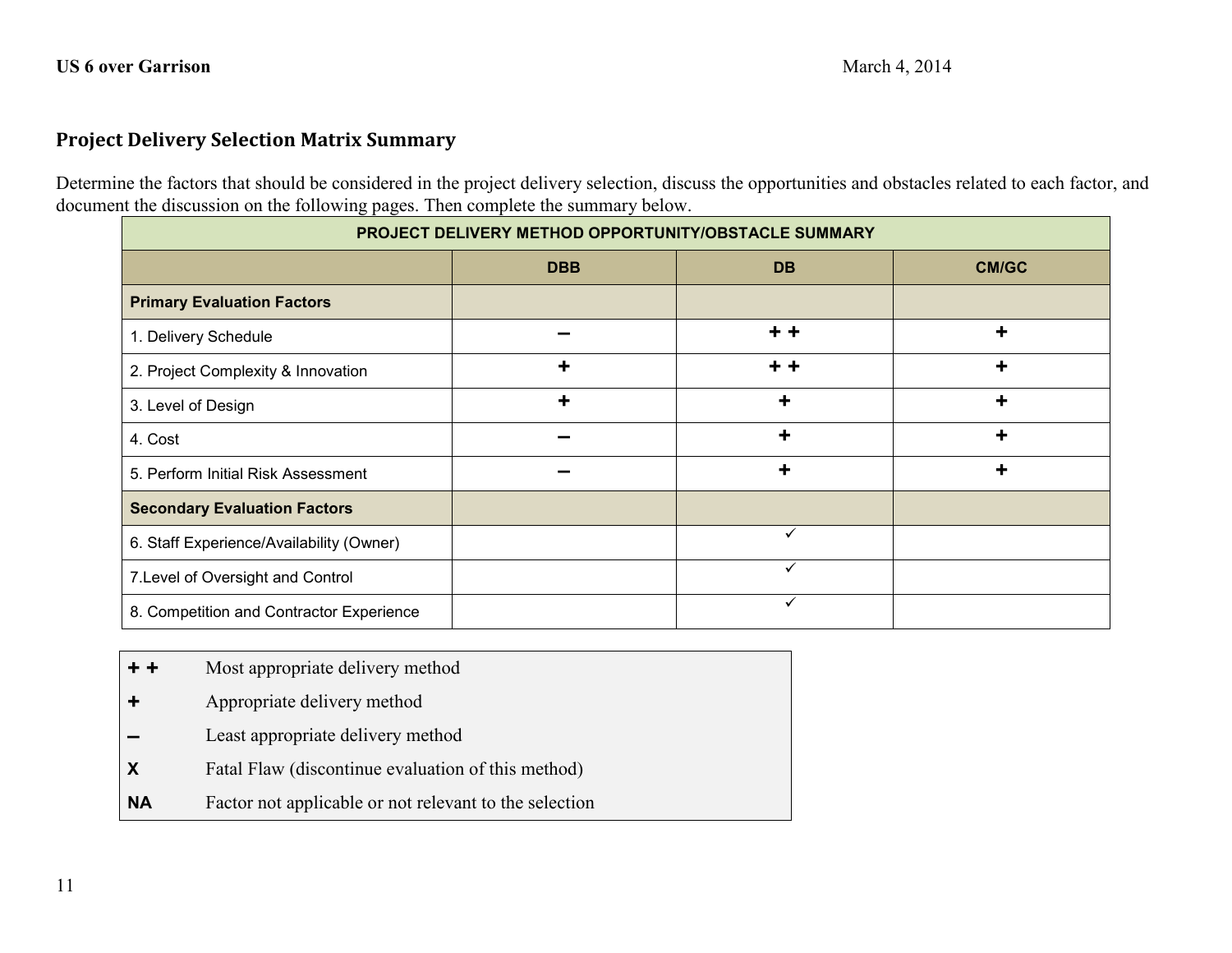# **Project Delivery Selection Matrix Summary Conclusions and Comments:**

Design-Build was determined to be the most appropriate delivery system for the project for the following reasons:

1) The delivery schedule is driven by the Colorado Bridge Enterprise request for accelerated project delivery and execution.. DBB could not have provided for this acceleration of design and construction. CMGC provides some acceleration benefit, but not to the extent of a Streamlined Design Build.

2) The project would benefit from contractor innovation that is inherent to the Design Build process. The project will also benefit from the integration of designer and contractor. A smaller Design Build project is certain to draw the attention of many bidders and CDOT will benefit from the many perspectives in how to best approach the project.

3) There is no ROW required and the work will be CATEX so the longer lead time for a DBB is not needed.

4) Project design is now at 30%, the optimal time to shift to innovative contracting method.

5) The iterative nature of the CMGC, and the risk of GMP negotiations could cause delays in starting the work.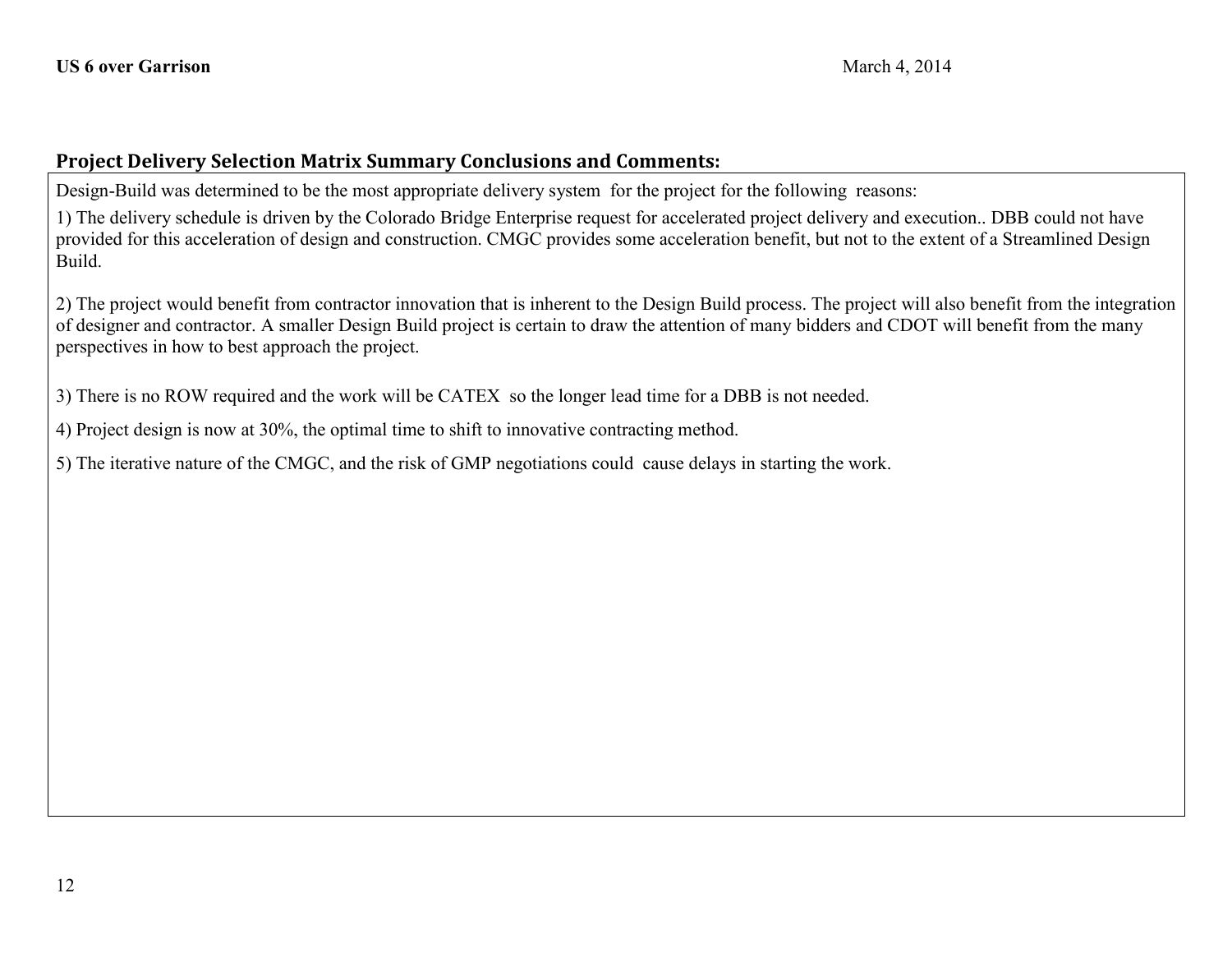# **1) Delivery Schedule**

Delivery schedule is the overall project schedule from scoping through design, construction and opening to the public. Assess time considerations in getting the project started or funding dedicated and assess project completion importance.

| <b>DESIGN-BID-BUILD</b><br>Requires time to perform sequential design and procurement, but if design time is available has the shortest<br>procurement time after the design is complete. |                                                                          |
|-------------------------------------------------------------------------------------------------------------------------------------------------------------------------------------------|--------------------------------------------------------------------------|
| <b>Opportunities</b><br><b>Obstacles</b>                                                                                                                                                  |                                                                          |
| Predictable schedule                                                                                                                                                                      | Will require an RFP process, adding time                                 |
|                                                                                                                                                                                           | Bridge Enterprise demands acceleration that<br>may not be possible       |
|                                                                                                                                                                                           | GRS abutments and MSE walls presented in<br>FIR may add time             |
|                                                                                                                                                                                           | Current schedule for DBB not compatible with<br>required completion date |

## **DESIGN-BUILD**

| Can get project under construction before completing design. Parallel process of design and construction can        |  |  |
|---------------------------------------------------------------------------------------------------------------------|--|--|
| accelerate project delivery schedule; however, procurement time can be lengthy due to the time necessary to develop |  |  |
| an adequate RFP, evaluate proposals and provide for a fair, transparent selection process.                          |  |  |
| <b>Obstacles</b><br><b>Opportunities</b>                                                                            |  |  |
| Some innovation                                                                                                     |  |  |
|                                                                                                                     |  |  |

More viewpoints from proposals

Expedited delivery

## **CM/GC**

Quickly gets contractor under contract and under construction to meet funding obligations before completing design. Parallel process of development of contract requirements, design, procurements, and construction can accelerate project schedule. However, schedule can be slowed down by coordinating design-related issues between the CM and designer and by the process of reaching a reasonable Guaranteed Maximum Price (GMP).

| <b>Opportunities</b>                                                      | <b>Obstacles</b>                                |
|---------------------------------------------------------------------------|-------------------------------------------------|
| Team involvement for schedule optimization                                | Iterative nature of design could cause schedule |
|                                                                           | risk                                            |
| Contractor input for phasing and traffic control   GMP can delay schedule |                                                 |
| may reduce schedule                                                       |                                                 |

## **Delivery Schedule Summary**

|                        | <b>DBB</b>               | DB  | <b>CM/GC</b> |
|------------------------|--------------------------|-----|--------------|
| 1. Delivery Schedule   | $\overline{\phantom{a}}$ | -⊢- |              |
| $\mathbf{X}$<br>$\sim$ |                          |     |              |

Notes and Comments:

Project delivery is dictated by Bridge Enterprise and work must be completed by December 2015. DBB is not likely to meet that date, given that an RFP process is needed for the final design, which will add 3 months to the process. CM/GC has some risk that the GMP negotiations may push back the start date, or revert to DBB. A streamlined Design Build shows the best promise for accelerating the schedule to meet BE requirements.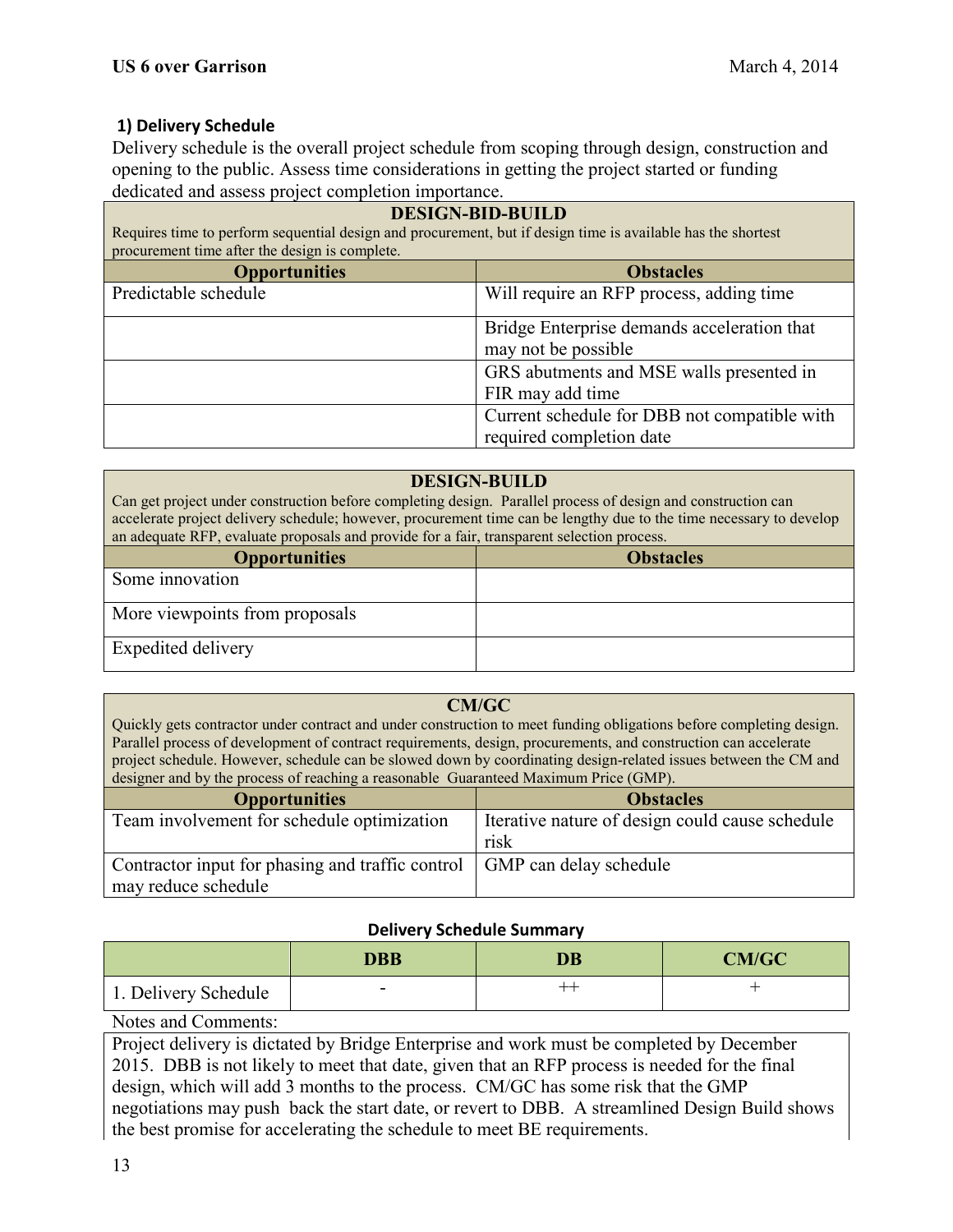# **2) Project Complexity & Innovation**

Project complexity and innovation is the potential applicability of new designs or processes to resolve complex technical issues.

| <b>DESIGN-BID-BUILD</b><br>Allows CDOT to fully resolve complex design issues and qualitatively evaluate designs before procurement of the<br>general contractor. Innovation is provided by CDOT/Consultant expertise and through traditional owner directed<br>processes such as VE studies and contractor bid alternatives. |                                       |  |
|-------------------------------------------------------------------------------------------------------------------------------------------------------------------------------------------------------------------------------------------------------------------------------------------------------------------------------|---------------------------------------|--|
| <b>Obstacles</b><br><b>Opportunities</b>                                                                                                                                                                                                                                                                                      |                                       |  |
| Owner has more control of design                                                                                                                                                                                                                                                                                              | No contractor input to optimize costs |  |
| Consistency in maintainability                                                                                                                                                                                                                                                                                                | Limited flexibility                   |  |
|                                                                                                                                                                                                                                                                                                                               | VECP after award will impact schedule |  |

#### **DESIGN-BUILD**

Incorporates design-builder input into design process through best value selection and contractor proposed Alternate Technical Concepts (ATCs) – which are a cost oriented approach to providing complex and innovative designs. Requires that desired solutions to complex projects be well defined through contract requirements.

| <b>Opportunities</b>                                          | <b>Obstacles</b> |
|---------------------------------------------------------------|------------------|
| Designer and Contractor collaborate to<br>optimize innovation |                  |
|                                                               |                  |
| Constructability and VE inherent in process                   |                  |
| Early team integration                                        |                  |
| Can use best value or qualification based                     |                  |
| selection                                                     |                  |

#### **CM/GC**

Allows independent selection of designer and contractor based on qualifications and other factors to jointly address complex innovative designs through three party collaboration of CDOT, designer and Contractor. Allows for a qualitative (nonprice oriented) design but requires agreement on GMP.

| <b>Opportunities</b>                        | <b>Obstacles</b>                               |
|---------------------------------------------|------------------------------------------------|
| Highly innovative process with $3rd$ party  | Process depends on contractor / designer       |
| innovation                                  | relationship working in an "arranged marriage" |
| Allows owner control innovative solutions   | Innovations can cost time                      |
| Allows independent selection of best design | Single source negotiated GMP can add cost      |
| and best contractor for the project.        |                                                |

#### **Project Complexity & Innovation Summary**

|                       | <b>DBB</b> | DB | <b>CM/GC</b> |
|-----------------------|------------|----|--------------|
| 2. Project Complexity |            | -- |              |
| & Innovation          |            |    |              |

## Notes and Comments:

Working within existing ROW expedites project delivery, but innovative solutions are needed to maximize use of existing walls and to optimize traffic phasing with constructability.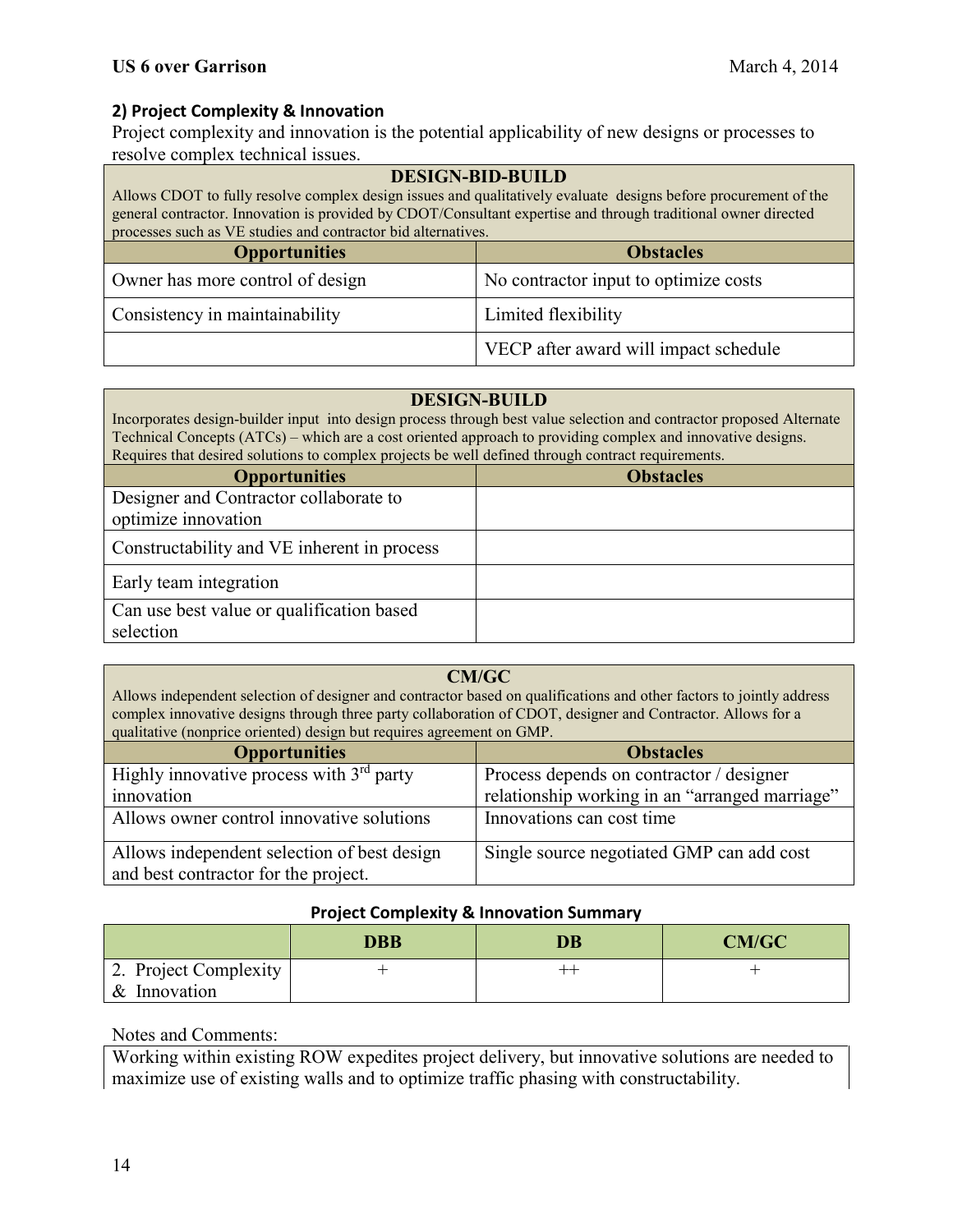# **3) Level of Design**

Level of design is the percentage of design completion at the time of the project delivery procurement

| <b>DESIGN-BID-BUILD</b>                                                 |                                                                        |  |
|-------------------------------------------------------------------------|------------------------------------------------------------------------|--|
| 100% design by CDOT, with CDOT having complete control over the design. |                                                                        |  |
| <b>Opportunities</b>                                                    | <b>Obstacles</b>                                                       |  |
| 100% design by owner                                                    | Design errors add to project cost                                      |  |
| Well defined scope                                                      | Minimized completive innovation<br>opportunities                       |  |
| Well know industry process                                              | Reduced constructability since contractor is not<br>involved in design |  |

#### **DESIGN-BUILD**

Design advanced by CDOT to the level necessary to precisely define contract requirements and properly allocate risk (typically 30% or less).

| <b>Opportunities</b>                            | <b>Obstacles</b>                                 |
|-------------------------------------------------|--------------------------------------------------|
|                                                 | Must have very clear definitions and             |
| Design is at 30%, optimal for IC                | requirements in the RFP as this is the basis for |
|                                                 | the contract.                                    |
| Contractor involvement in early design, adding  | Over utilized performance specification to       |
| innovation and constructability                 | enhance innovation can risk quality              |
| Plans do not require highest level of detail as |                                                  |
| the contractor understands the concept.         |                                                  |

#### **CM/GC**

Can utilize a lower level of design prior to procurement of the CM/GC and then joint collaboration of CDOT, designer, and CM/GC in the further development of the design. Iterative nature of design process risks extending the project schedule.

| <b>Opportunities</b>                                 | <b>Obstacles</b>                         |
|------------------------------------------------------|------------------------------------------|
| Present 30% design level is optimal for IC           | Teaming may cause disputes               |
| Early contractor involvement for<br>constructability | Three party process may slow progression |
| Owner control of design                              |                                          |

# **Level of Design Summary**

|                    | DBB | DB | <b>CM/GC</b> |
|--------------------|-----|----|--------------|
| 3. Level of Design |     |    |              |

Notes and Comments: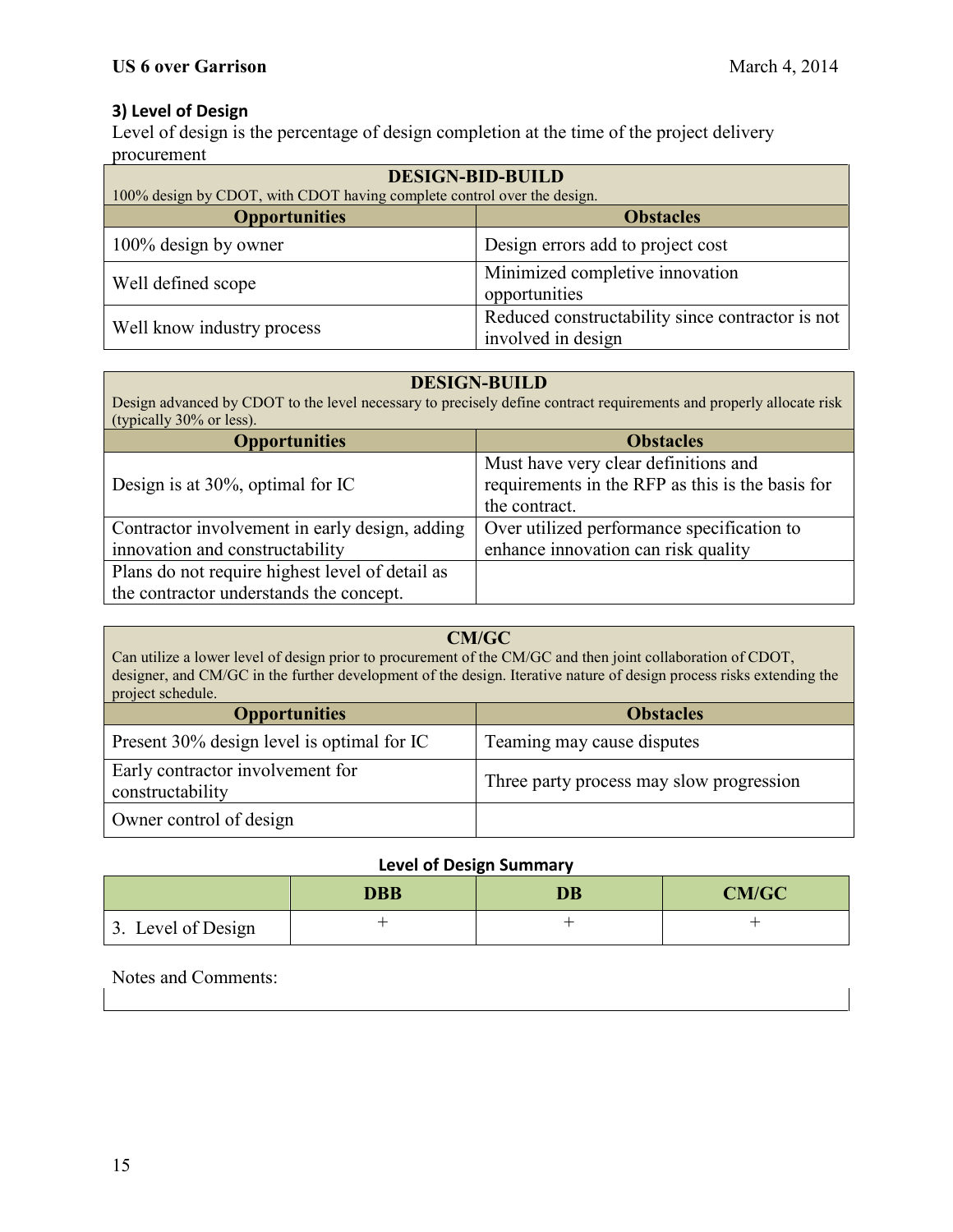# **4) Cost**

Project cost is the financial process related to meeting budget restrictions, early and precise cost estimation, and control of project costs.

| <b>DESIGN-BID-BUILD</b>                                                                                                                                                                                                               |                                                    |
|---------------------------------------------------------------------------------------------------------------------------------------------------------------------------------------------------------------------------------------|----------------------------------------------------|
| Competitive bidding provides a low cost construction for a fully defined scope of work. Costs accuracy limited until<br>design is completed. More likelihood of cost change orders due to contractor having no design responsibility. |                                                    |
| <b>Obstacles</b><br><b>Opportunities</b>                                                                                                                                                                                              |                                                    |
| Competitive bidding for lowest initial cost                                                                                                                                                                                           | Construction costs not final until after design is |
|                                                                                                                                                                                                                                       | complete                                           |
| More potential for change order cost increase                                                                                                                                                                                         |                                                    |
|                                                                                                                                                                                                                                       | due to owner design responsibility                 |
|                                                                                                                                                                                                                                       | Cost reductions due to contractor innovation       |
|                                                                                                                                                                                                                                       | difficult to obtain in a limited time frame after  |
|                                                                                                                                                                                                                                       | award                                              |

#### **DESIGN-BUILD**

Designer-builder collaboration and ATCs can provide a cost-efficient response to project goals. Costs are determined with design-build proposal, early in design process. Allows a variable scope bid to match a fixed budget. Poor risk allocation can result in high contingencies.

| <b>Opportunities</b>                                          | <b>Obstacles</b> |
|---------------------------------------------------------------|------------------|
| Contractor input into design moderates cost                   |                  |
| Costs are set early in design process with the<br>DB proposal |                  |
| Allows a variable scope to meet a fixed budget                |                  |
| Funding can be obligated in a very short time<br>frame        |                  |

| CM/GC<br>CDOT/designer/contractor collaboration to reduce risk pricing can provide a low cost project however non-<br>competitive negotiated GMP introduces price risk. Good flexibility to design to a budget. |  |
|-----------------------------------------------------------------------------------------------------------------------------------------------------------------------------------------------------------------|--|
| <b>Opportunities</b><br><b>Obstacles</b>                                                                                                                                                                        |  |
| 3 party collaboration to reduce project risk<br>results in lower costs                                                                                                                                          |  |
| Continuous VE process                                                                                                                                                                                           |  |
| Can provide a cost efficient response to project<br>goals                                                                                                                                                       |  |

#### **Cost Summary**

|            | <b>DBB</b>               | <b>DB</b> | <b>CM/GC</b> |
|------------|--------------------------|-----------|--------------|
| Cost<br>4. | $\overline{\phantom{0}}$ |           |              |

# Notes and Comments: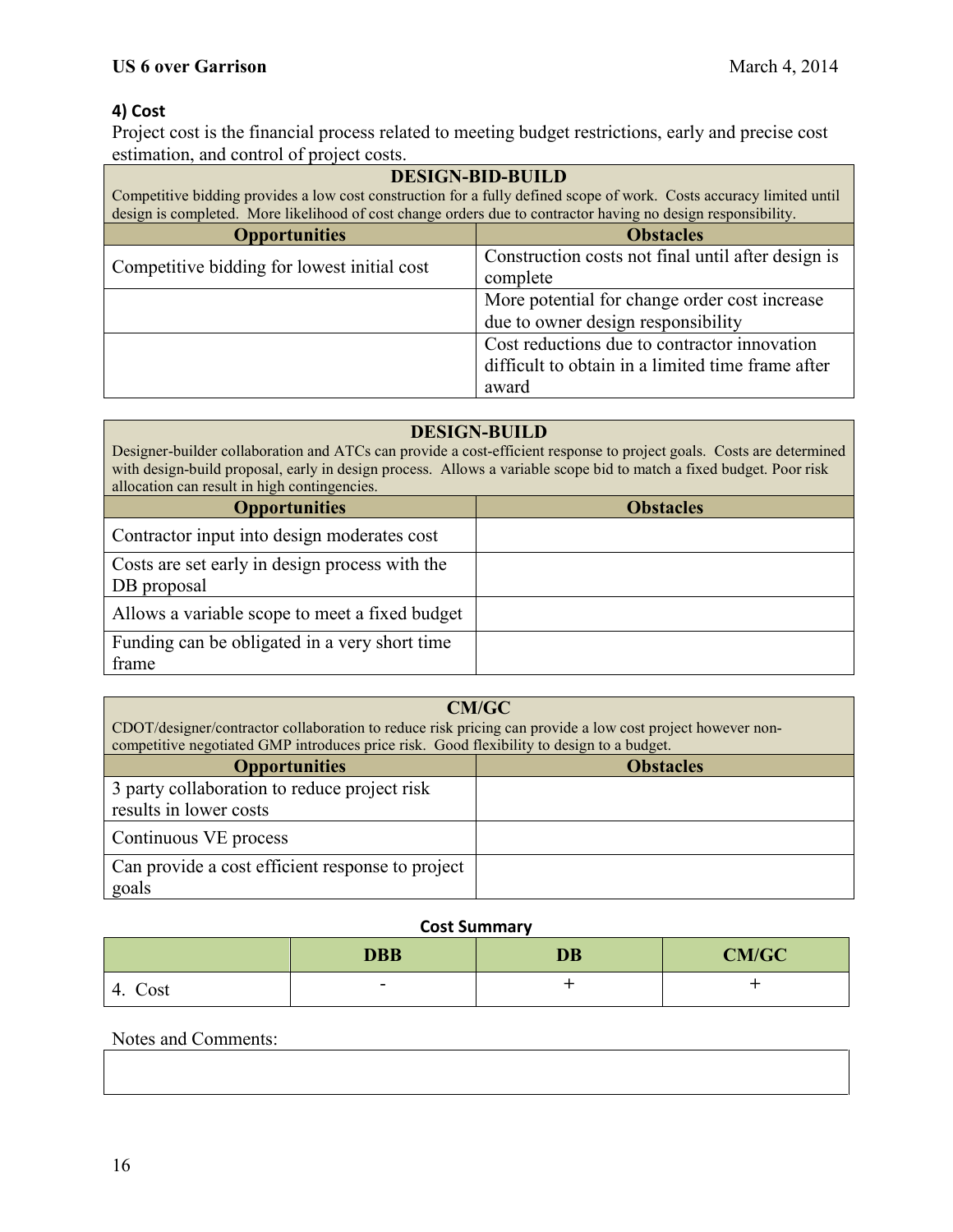## **5) Initial Risk Assessment**

Risk is an uncertain event or condition that, if it occurs, has a negative effect on a project's objectives. Risk allocation is the assignment of unknown events or conditions to the party that can best manage them. An initial assessment of project risks is important to ensure the selection of the delivery method that can properly address them. An approach that focuses on a fair allocation of risk will be most successful. Refer to risk discussion and checklists in appendix B.

#### **DESIGN-BID-BUILD**

Risk allocation for design-bid-build best is understood by the industry, but requires that most design-related risks and third party risks be resolved prior to procurement to avoid costly contractor contingency pricing and change orders and claims.

| <b>Opportunities</b> | <b>Obstacles</b>                    |
|----------------------|-------------------------------------|
|                      | Design Completion                   |
|                      | Spend down for BE                   |
|                      | Uncertainty in phasing and duration |
|                      |                                     |

#### **DESIGN-BUILD**

Provides opportunity to properly allocate risks to the party best able to manage them, but requires risks allocated to design-builder to be well defined to minimize contractor contingency pricing of risks.

| <b>Opportunities</b> | <b>Obstacles</b> |
|----------------------|------------------|
| Survey completed     |                  |
| Working within ROW   |                  |
| Minimal utilities    |                  |
| Drainage resolved    |                  |

#### **CM/GC**

Provides opportunity for CDOT, designer, and contractor to collectively identify and minimize project risks, and allocate risk to appropriate party. Has potential to minimize contractor contingency pricing of risk, but can lose the element of competition in pricing.

| <b>Opportunities</b> | <b>Obstacles</b> |
|----------------------|------------------|
| Survey completed     |                  |
| Working within ROW   |                  |
| Minimal utilities    |                  |
| Drainage resolved    |                  |

## **Initial Risk Assessment Summary**

|                 | <b>DBB</b>               | <b>DB</b> | <b>CM/GC</b> |
|-----------------|--------------------------|-----------|--------------|
| 5. Initial Risk | $\overline{\phantom{0}}$ |           |              |
| Assessment      |                          |           |              |

## Notes and Comments: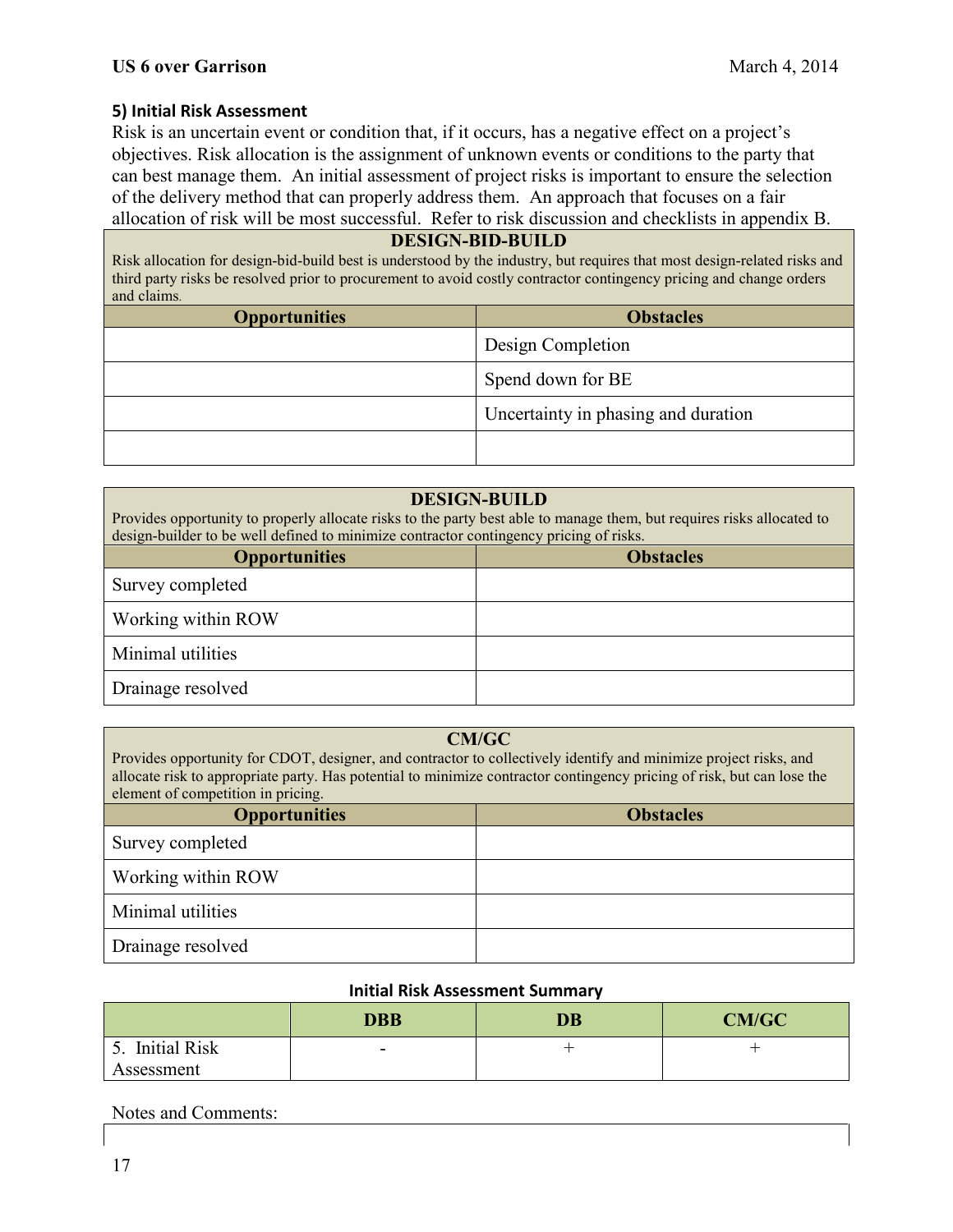# **6) Staff Experience/Availability**

Owner staff experience and availability as it relates to the project delivery methods in question.

# **DESIGN-BID-BUILD**

Technical and management resources necessary to perform the design and plan development. Resource needs can be more spread out.

| <b>Opportunities</b> | <b>Obstacles</b> |
|----------------------|------------------|
|                      |                  |
|                      |                  |
|                      |                  |
|                      |                  |

| <b>DESIGN-BUILD</b>                                                                                        |  |  |
|------------------------------------------------------------------------------------------------------------|--|--|
| Technical and management resources and expertise necessary to develop the RFQ and RFP and administrate the |  |  |
| procurement. Concurrent need for both design and construction resources to oversee the implementation.     |  |  |
| <b>Obstacles</b><br><b>Opportunities</b>                                                                   |  |  |
|                                                                                                            |  |  |
|                                                                                                            |  |  |
|                                                                                                            |  |  |
|                                                                                                            |  |  |
|                                                                                                            |  |  |
|                                                                                                            |  |  |
|                                                                                                            |  |  |
|                                                                                                            |  |  |

| CM/GC<br>Strong, committed CDOT project management resources are important for success of the CM/GC process. Resource<br>needs are similar to DBB except CDOT must coordinate CM's input with the project designer and be prepared for<br>GMP negotiations. |                  |  |
|-------------------------------------------------------------------------------------------------------------------------------------------------------------------------------------------------------------------------------------------------------------|------------------|--|
| <b>Opportunities</b>                                                                                                                                                                                                                                        | <b>Obstacles</b> |  |
|                                                                                                                                                                                                                                                             |                  |  |
|                                                                                                                                                                                                                                                             |                  |  |
|                                                                                                                                                                                                                                                             |                  |  |
|                                                                                                                                                                                                                                                             |                  |  |

# **Staff Experience/Availability Summary**

|                      | <b>DBB</b> | DB | <b>CM/GC</b> |
|----------------------|------------|----|--------------|
| 6. Staff Experience/ |            |    |              |
| Availability         |            |    |              |

## Notes and Comments:

High functioning staff with major project experience, ready program and region resources for support as needed.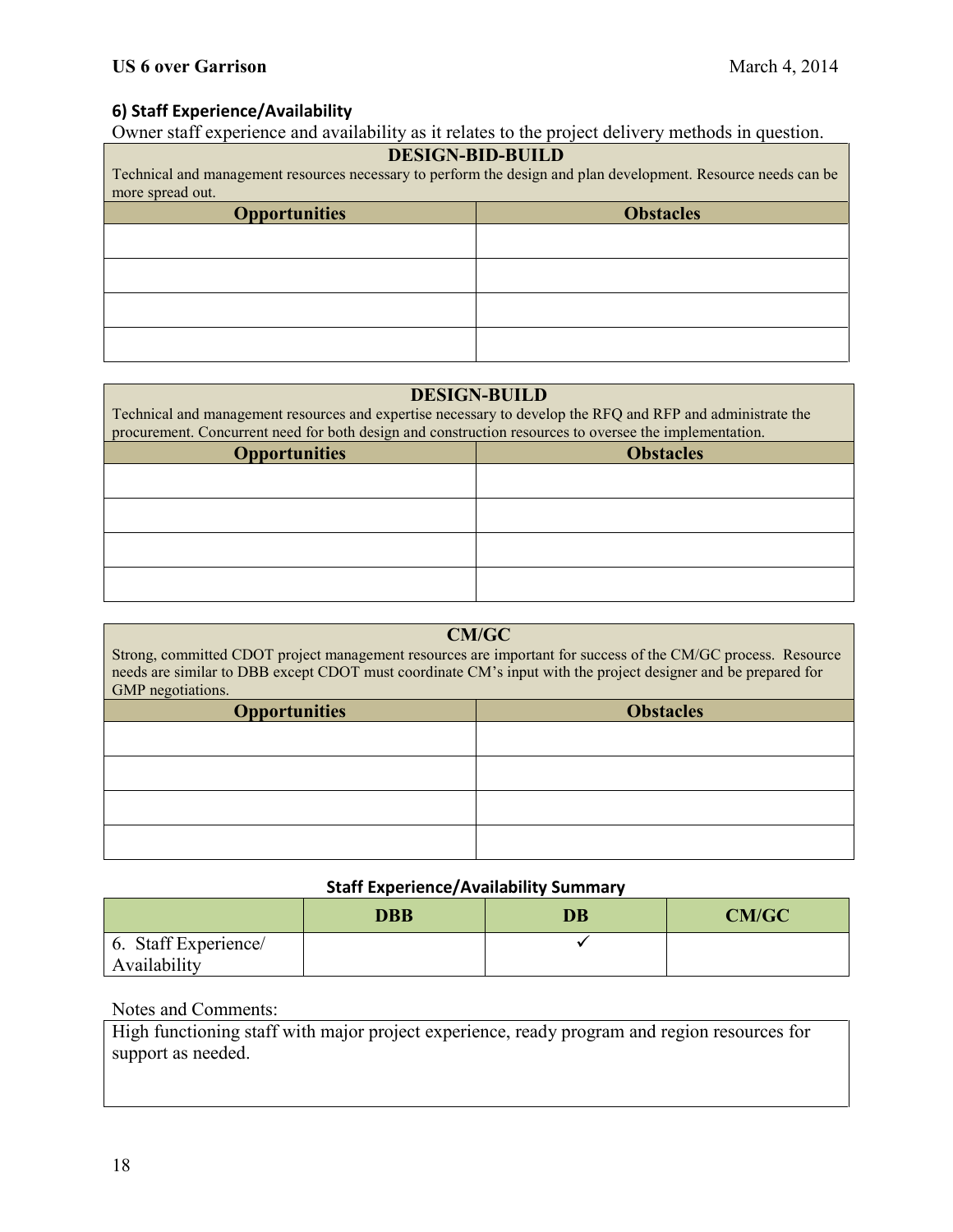# **7) Level of Oversight and Control**

Level of oversight involves the amount of agency staff required to monitor the design or construction, and amount of agency control over the delivery process

| <b>DESIGN-BID-BUILD</b>                                     |  |  |
|-------------------------------------------------------------|--|--|
| Full control over a linear design and construction process. |  |  |
| <b>Obstacles</b>                                            |  |  |
|                                                             |  |  |
|                                                             |  |  |
|                                                             |  |  |
|                                                             |  |  |
|                                                             |  |  |
|                                                             |  |  |
|                                                             |  |  |
|                                                             |  |  |

#### **DESIGN-BUILD**

Less control over the design (design desires must be written into the RFP contract requirements). Generally less control over the construction process (design-builder often has QA responsibilities).

| <b>Obstacles</b> |
|------------------|
|                  |
|                  |
|                  |
|                  |
|                  |
|                  |

#### CM/GC Most control by CDOT over both the design, and construction, and control over a collaborative owner/designer/contractor project team

| <b>Opportunities</b> | <b>Obstacles</b> |
|----------------------|------------------|
|                      |                  |
|                      |                  |
|                      |                  |
|                      |                  |

## **Level of Oversight and Control Summary**

|                                      | <b>DBB</b> | <b>DB</b> | <b>CM/GC</b> |
|--------------------------------------|------------|-----------|--------------|
| 7. Level of Oversight<br>and Control |            |           |              |

## Notes and Comments:

High functioning staff with major project experience, ready program and region resources for support as needed. A senior Construction Manager is assigned to this work for oversight.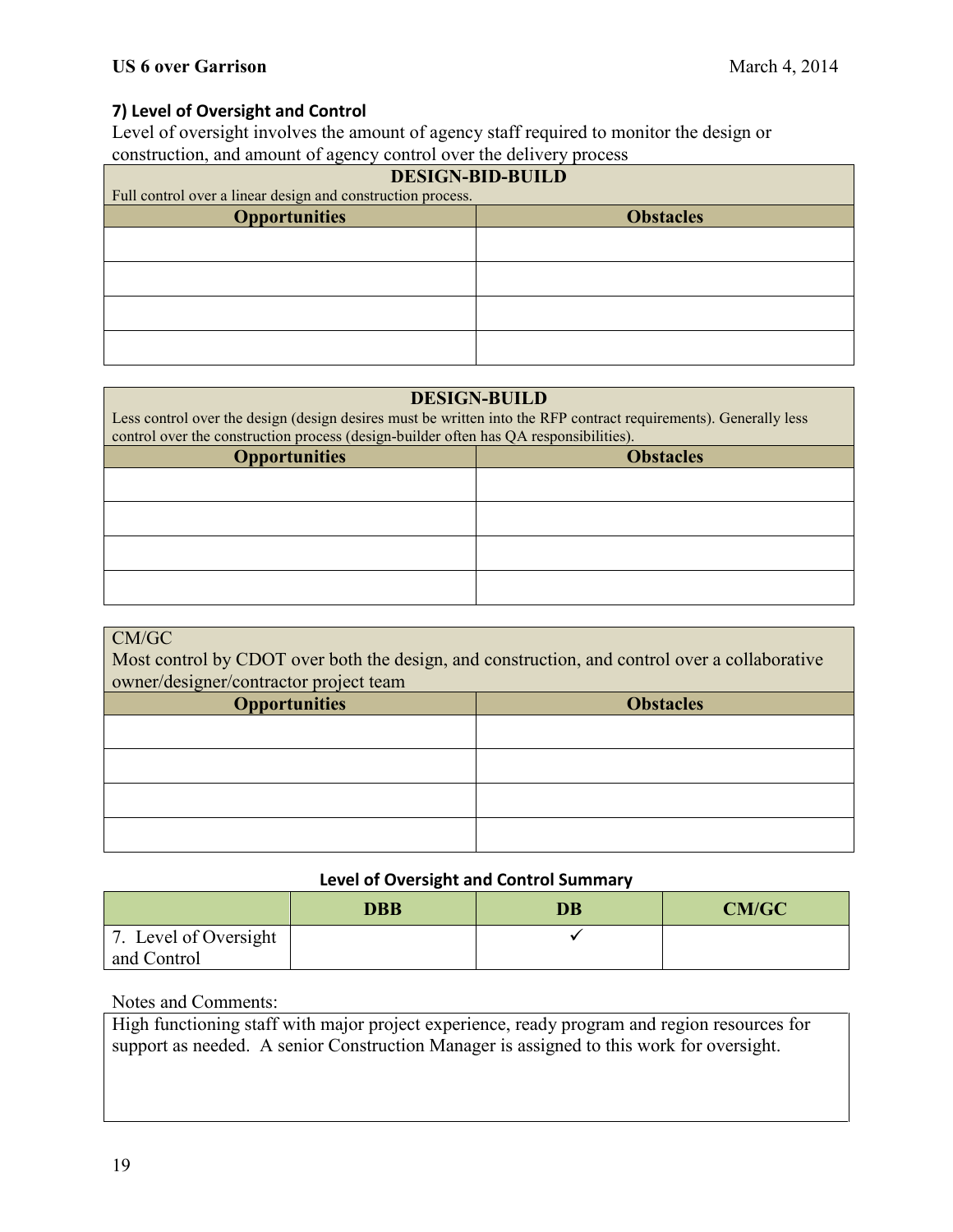# **8) Competition and Contractor Experience**

Competition and availability refers to the level of competition, experience and availability in the market place and its capacity for the project.

| <b>DESIGN-BID-BUILD</b>                                                                                         |                  |  |
|-----------------------------------------------------------------------------------------------------------------|------------------|--|
| High level of competition, but GC selection is based solely on low price. High level of marketplace experience. |                  |  |
| <b>Opportunities</b>                                                                                            | <b>Obstacles</b> |  |
|                                                                                                                 |                  |  |
|                                                                                                                 |                  |  |
|                                                                                                                 |                  |  |
|                                                                                                                 |                  |  |
|                                                                                                                 |                  |  |
|                                                                                                                 |                  |  |
|                                                                                                                 |                  |  |
|                                                                                                                 |                  |  |

| <b>DESIGN-BUILD</b><br>Allows for a balance of price and non-price factors in the selection process. Medium level of marketplace experience. |                  |
|----------------------------------------------------------------------------------------------------------------------------------------------|------------------|
| Opportunities                                                                                                                                | <b>Obstacles</b> |
|                                                                                                                                              |                  |
|                                                                                                                                              |                  |
|                                                                                                                                              |                  |
|                                                                                                                                              |                  |

| <b>CM/GC</b><br>Allows for the selection of the single most qualified contractor, but GMP can limit price competition. Low level of<br>marketplace experience. |  |  |
|----------------------------------------------------------------------------------------------------------------------------------------------------------------|--|--|
| Opportunities<br>Obstacles                                                                                                                                     |  |  |
|                                                                                                                                                                |  |  |
|                                                                                                                                                                |  |  |
|                                                                                                                                                                |  |  |
|                                                                                                                                                                |  |  |

## **Competition and Contractor Experience Summary**

|                              | <b>DBB</b> | <b>DB</b> | <b>CM/GC</b> |
|------------------------------|------------|-----------|--------------|
| 8. Competition and           |            |           |              |
| <b>Contractor Experience</b> |            |           |              |

## Notes and Comments:

A relatively small DB project is expected to draw much interest from the contracting community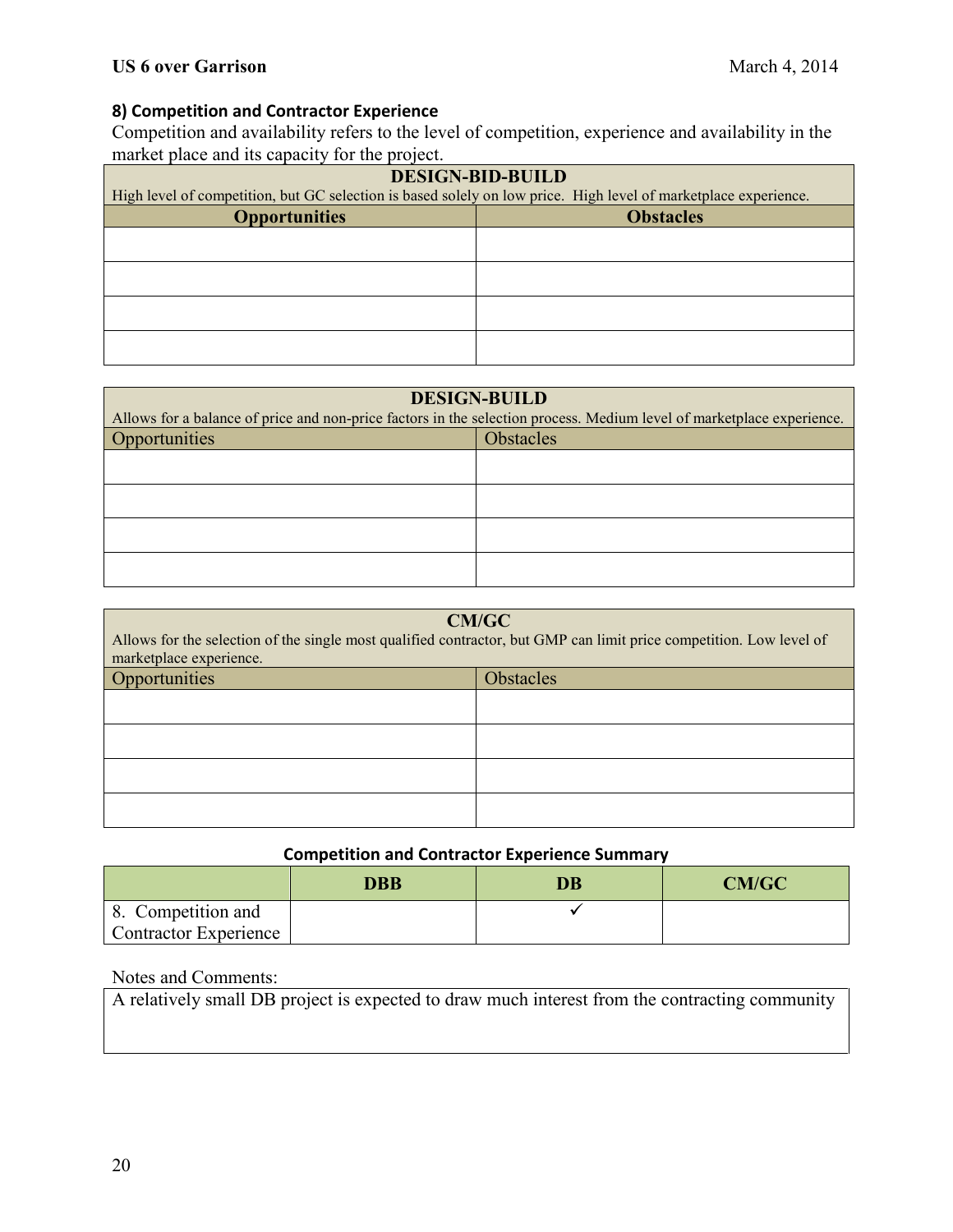# **APPENDIX**

# **Opportunity and Obstacle Checklists**

# **(With Project Risk Assessment Discussion and Checklists)**

# **1) Delivery Schedule Checklist**

| <b>DESIGN-BID-BUILD</b>                       |                                                      |  |
|-----------------------------------------------|------------------------------------------------------|--|
| Opportunities                                 | <b>Obstacles</b>                                     |  |
| Schedule is more predictable and more         | Requires time to perform a linear design-bid-<br>σ.  |  |
| manageable                                    | construction process                                 |  |
| Milestones can be easier to define            | Design and construction schedules can be             |  |
| Projects can more easily be "shelved"         | unrealistic due to lack industry input               |  |
| Shortest procurement period                   | Errors in design lead to change orders and<br>$\Box$ |  |
| Elements of design can be advanced prior to   | schedule delays                                      |  |
| permitting, construction, etc.                | Low bid selection may lead to potential delays<br>σ  |  |
| Time to communicate/discuss design with<br>π. | and other adverse outcomes.                          |  |
| stakeholders                                  |                                                      |  |

| <b>DESIGN-BUILD</b>                                                                                                                                    |                                                                                                                                 |  |
|--------------------------------------------------------------------------------------------------------------------------------------------------------|---------------------------------------------------------------------------------------------------------------------------------|--|
| Opportunities                                                                                                                                          | <b>Obstacles</b>                                                                                                                |  |
| Potential to accelerate schedule through parallel<br>$\Box$<br>design-build process                                                                    | Request for proposal development and<br>□<br>procurement can be intensive                                                       |  |
| Shifting schedule risk to DB team<br>Encumbers construction funds more quickly<br>П<br>Industry input into design and schedule                         | Undefined events or conditions found after<br>⊓<br>procurement, but during design can impact<br>schedule and cost               |  |
| Fewer chances for disputes between agency and<br>□<br>design-builders                                                                                  | Time required to define technical requirements<br>□<br>and expectations through RFP development can                             |  |
| More efficient procurement of long-lead items<br>Ability to start construction before entire<br>design, ROW, etc. is complete (i.e., phased<br>design) | be intensive<br>Time required to gain acceptance of quality<br>П<br>program<br>Requires agency and stakeholder commitments<br>π |  |
| Allows innovation in resource loading and<br>scheduling by DB team                                                                                     | to an expeditious review of design                                                                                              |  |

|        | CM/GC                                            |                  |                                                  |  |
|--------|--------------------------------------------------|------------------|--------------------------------------------------|--|
|        | Opportunities                                    | <b>Obstacles</b> |                                                  |  |
| $\Box$ | Ability to start construction before entire      | σ                | Potential for not reaching GMP and substantially |  |
|        | design, ROW, etc. is complete (i.e., phased      |                  | delaying schedule                                |  |
|        | design)                                          | □                | GMP negotiation can delay the schedule           |  |
| □      | More efficient procurement of long-lead items    |                  | Designer-contractor-agency disagreements can     |  |
| П      | Early identification and resolution of design    |                  | add delays                                       |  |
|        | and construction issues (e.g., utility, ROW, and |                  | Strong agency management is required to          |  |
|        | earthwork)                                       |                  | control schedule                                 |  |
|        | Can provide a shorter procurement schedule       |                  |                                                  |  |
|        | than DB                                          |                  |                                                  |  |
|        | Team involvement for schedule optimization       |                  |                                                  |  |
|        | Continuous constructability review and VE        |                  |                                                  |  |
| П      | Maintenance of Traffic improves with             |                  |                                                  |  |
|        | contractor inputs                                |                  |                                                  |  |
| ⊓      | Contractor input for phasing, constructability   |                  |                                                  |  |
|        | and traffic control may reduce overall schedule  |                  |                                                  |  |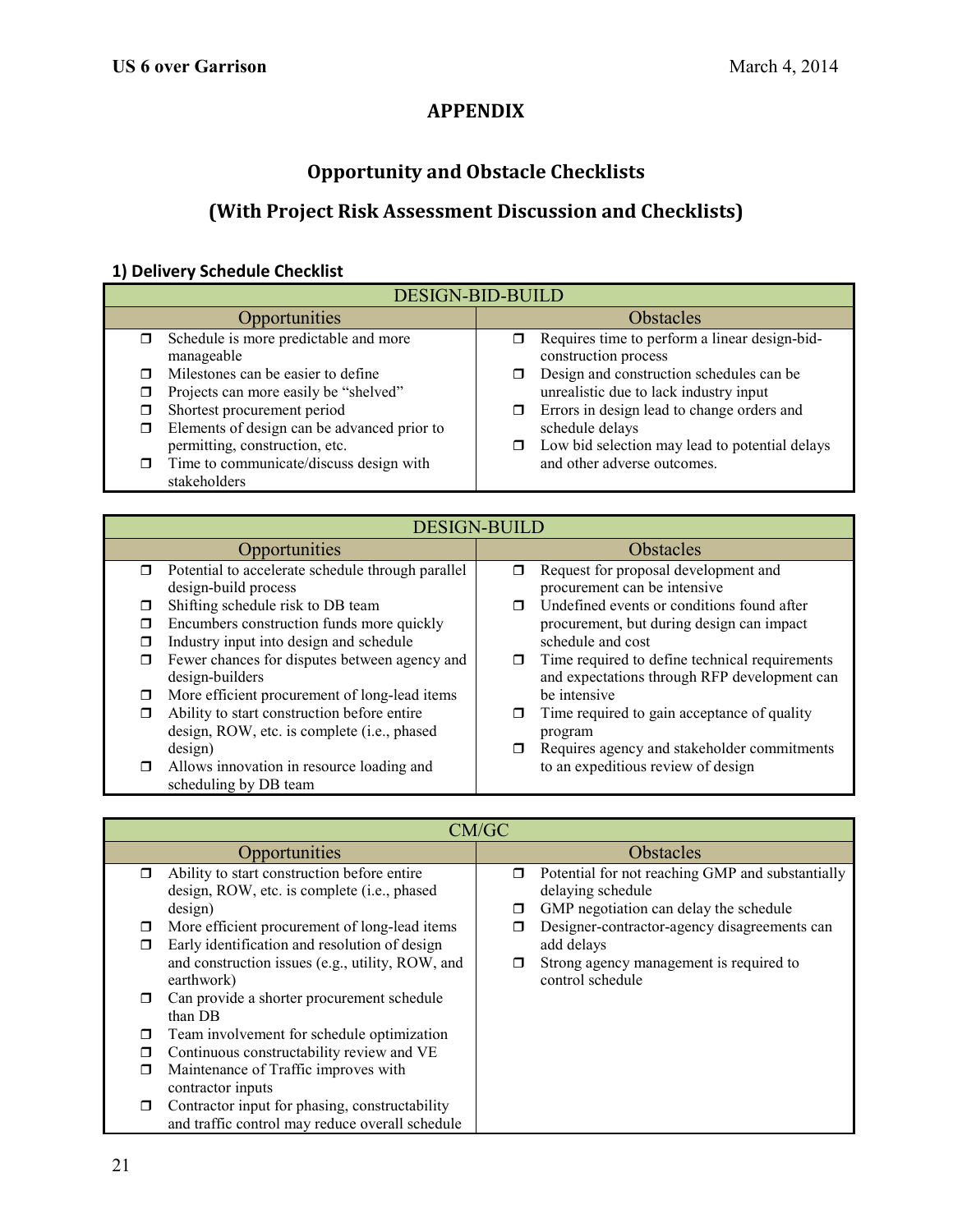# **2) Project Complexity & Innovation Checklist**

| <b>DESIGN-BID-BUILD</b>                          |                                                |  |
|--------------------------------------------------|------------------------------------------------|--|
| <b>Opportunities</b>                             | <b>Obstacles</b>                               |  |
| $\Box$ CDOT can have more control of design of   |                                                |  |
| complex projects                                 | Innovations can add cost or time and restrain  |  |
| CDOT& consultant expertise can select            | contractor's benefits                          |  |
| innovation independently of contractor abilities | No contractor input to optimize costs<br>□     |  |
| Opportunities for value engineering studies      | Limited flexibility for integrated design and  |  |
| during design, more time for design solutions    | construction solutions (limited to             |  |
| Aids in consistency and maintainability<br>п     | constructability)                              |  |
| Full control in selection of design expertise    | Difficult to assess construction time and cost |  |
| Complex design can be resolved and               | due to innovation                              |  |
| competitively bid                                |                                                |  |

| <b>DESIGN-BUILD</b> |                                                                                             |                  |                                                                                                    |
|---------------------|---------------------------------------------------------------------------------------------|------------------|----------------------------------------------------------------------------------------------------|
|                     | Opportunities                                                                               | <b>Obstacles</b> |                                                                                                    |
| ⊓                   | Designer and contractor collaborate to optimize<br>means and methods and enhance innovation |                  | Requires desired solutions to complex designs to<br>be well defined through technical requirements |
|                     | Opportunity for innovation through draft RFP,<br>best value and ATC processes               |                  | (difficult to do)<br>Qualitative designs are difficult to define                                   |
| $\Box$              | Can use best-value procurement to select<br>design-builder with best qualifications         | $\Box$           | (example. aesthetics)<br>Risk of time or cost constraints on designer                              |
|                     | Constructability and VE inherent in process                                                 |                  | inhibiting innovation                                                                              |
|                     | Early team integration<br>Sole point of responsibility                                      |                  | Some design solutions might be too innovative<br>or unacceptable                                   |
|                     |                                                                                             |                  | Quality assurance for innovative processes are<br>difficult to define in RFP                       |

| CM/GC  |                                                  |                  |                                                 |
|--------|--------------------------------------------------|------------------|-------------------------------------------------|
|        | Opportunities                                    | <b>Obstacles</b> |                                                 |
|        | Highly innovative process through 3 party        | π                | Process depends on designer/CM relationship     |
|        | collaboration                                    |                  | No contractual relationship between             |
|        | Allows for owner control of a                    |                  | designer/CM                                     |
|        | designer/contractor process for developing       |                  | Innovations can add cost or time                |
|        | innovative solutions                             |                  | Scope additions can be difficult to manage      |
| $\Box$ | Allows for an independent selection of the best  |                  | Preconstruction services fees for contractor    |
|        | qualified designer and best qualified contractor |                  | involvement                                     |
|        | VE inherent in process and enhanced              | ⊓                | Cost competitiveness - single source negotiated |
|        | constructability                                 |                  | <b>GMP</b>                                      |
|        | Risk of innovation can be better defined and     |                  |                                                 |
|        | minimized and allocated                          |                  |                                                 |
|        | Can take to market for bidding as contingency    |                  |                                                 |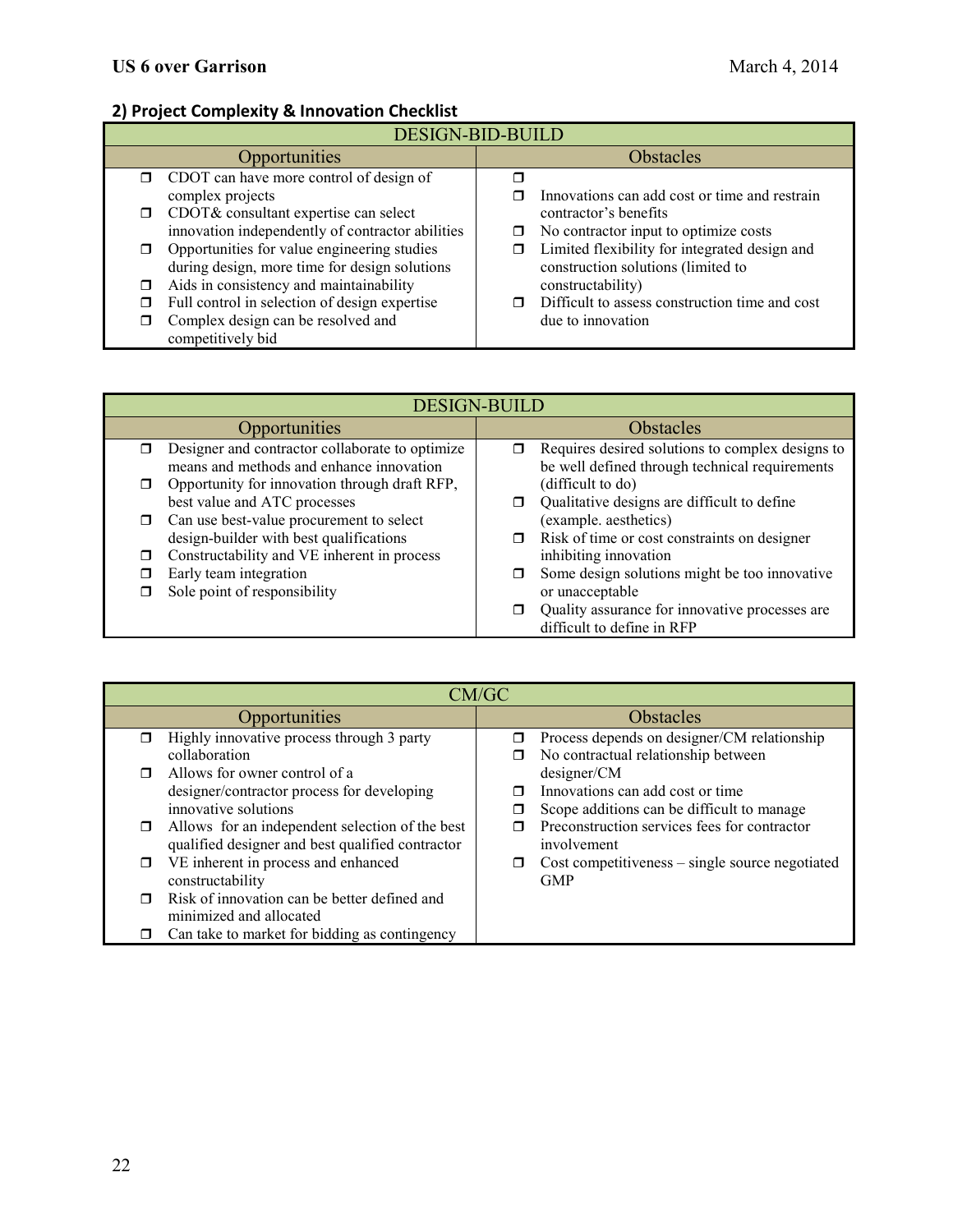# **3) Level of Design Checklist**

| <b>DESIGN-BID-BUILD</b>                                                                                                                                                                                                                                                                                                                                      |                                                                                                                                                                                                                                                                                     |  |  |
|--------------------------------------------------------------------------------------------------------------------------------------------------------------------------------------------------------------------------------------------------------------------------------------------------------------------------------------------------------------|-------------------------------------------------------------------------------------------------------------------------------------------------------------------------------------------------------------------------------------------------------------------------------------|--|--|
| <b>Opportunities</b>                                                                                                                                                                                                                                                                                                                                         | <b>Obstacles</b>                                                                                                                                                                                                                                                                    |  |  |
| 100% design by owner<br>$\Box$<br>Agency has complete control over the design<br>⊓<br>(can be beneficial when there is one specific<br>solution for a project)<br>Project/scope can be developed through design<br>The scope of the project is well defined through<br>⊓<br>complete plans and contract documents<br>Well-known process to the industry<br>⊓ | Owner design errors can result in a higher<br>number of change orders, claims, etc.<br>Minimizes competitive innovation opportunities<br>Can reduce the level of constructability since the<br>σ<br>contractor is not bought into the project until<br>after the design is complete |  |  |

| <b>DESIGN-BUILD</b>                                                                                                                            |                                                                                                                                    |  |
|------------------------------------------------------------------------------------------------------------------------------------------------|------------------------------------------------------------------------------------------------------------------------------------|--|
| <b>Opportunities</b>                                                                                                                           | <b>Obstacles</b>                                                                                                                   |  |
| Design advanced by the owner to level<br>⊓<br>necessary to precisely define the contract                                                       | Must have very clear definitions and<br>$\Box$<br>requirements in the RFP because it is the basis                                  |  |
| requirements and properly allocate risk                                                                                                        | for the contract                                                                                                                   |  |
| Does not require much design to be completed<br>□<br>before awarding project to the design-builder                                             | If design is too far advanced it will limit the<br>□<br>advantages of design-build                                                 |  |
| (between $\sim 10\%$ - 30% complete)                                                                                                           | Potential for lacking or missing scope definition<br>□                                                                             |  |
| Contractor involvement in early design, which<br>$\Box$                                                                                        | if RFP not carefully developed                                                                                                     |  |
| improves constructability and innovation<br>Plans do not have to be as detailed because the<br>design-builder is bought into the project early | Over utilizing performance specifications to<br>□<br>enhance innovation can risk quality through<br>reduced technical requirements |  |
| in the process and will accept design<br>responsibility                                                                                        | Less agency control over the design<br>Can create project less standardized designs<br>□<br>across agency as a whole               |  |

| CM/GC                                                                                                                                                                                                                                                                                                                                                                              |                                                                                                                                                                                                                                             |  |  |  |
|------------------------------------------------------------------------------------------------------------------------------------------------------------------------------------------------------------------------------------------------------------------------------------------------------------------------------------------------------------------------------------|---------------------------------------------------------------------------------------------------------------------------------------------------------------------------------------------------------------------------------------------|--|--|--|
| <b>Opportunities</b>                                                                                                                                                                                                                                                                                                                                                               | Obstacles                                                                                                                                                                                                                                   |  |  |  |
| Can utilize a lower level of design prior to<br>selecting a contractor then collaboratively<br>advance design with owner, designer and<br>contractor<br>Contractor involvement in early design<br>improves constructability<br>CDOT controls design<br>Design can be used for DBB if the price is not<br>successfully negotiated.<br>Design can be responsive to risk minimization | Teaming and communicating concerning design<br>can cause disputes<br>Three party process can slow progression of<br>design<br>If design is too far advanced it will limit the<br>advantages of CMGC or could require design<br>backtracking |  |  |  |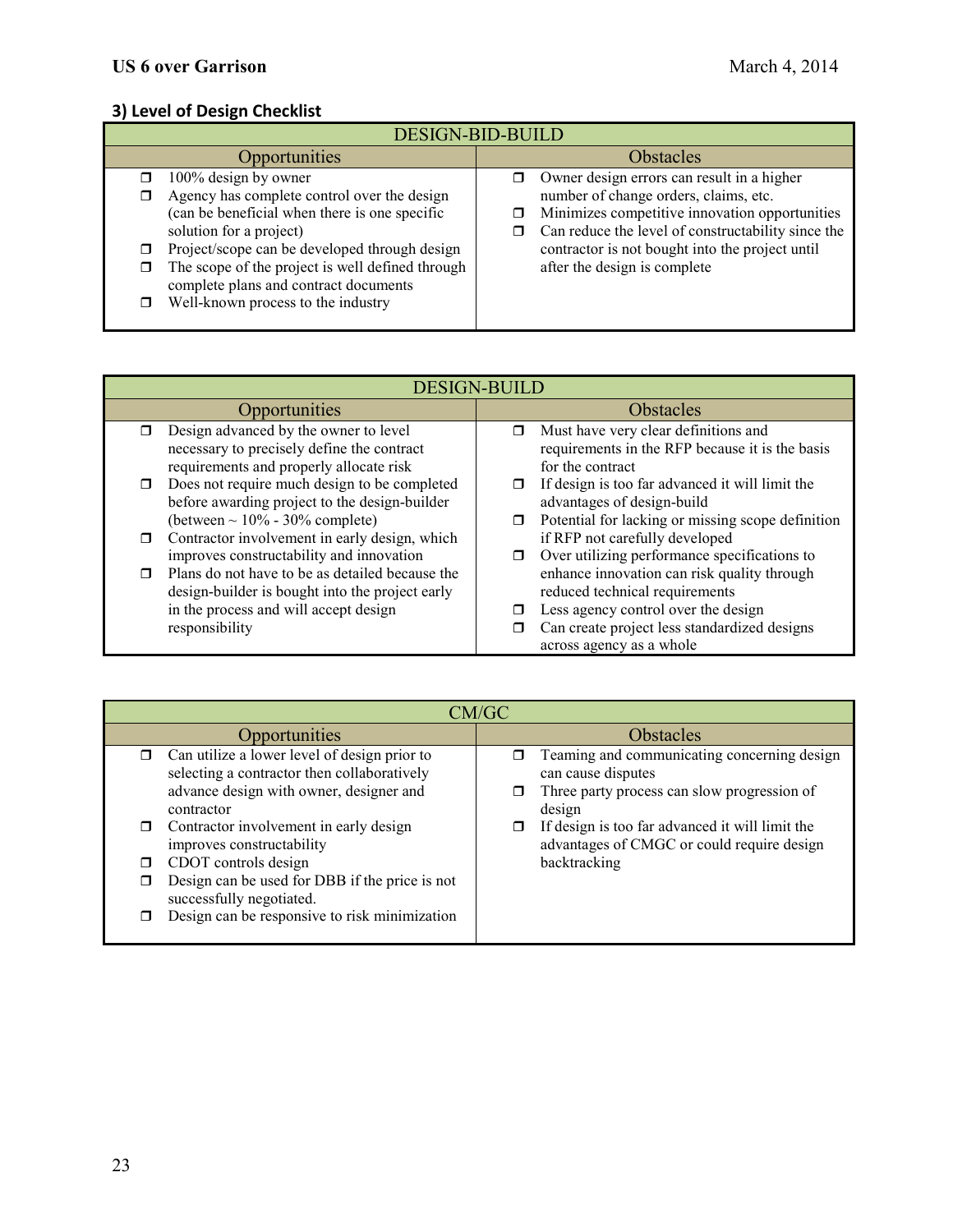# **4) Cost Checklist**

| <b>DESIGN-BID-BUILD</b>                                                                              |                                                                                             |  |
|------------------------------------------------------------------------------------------------------|---------------------------------------------------------------------------------------------|--|
| <b>Opportunities</b>                                                                                 | Obstacles                                                                                   |  |
| $\Box$ Competitive bidding provides a low cost<br>construction to a fully defined scope of work      | Cost accuracy is limited until design is<br>completed                                       |  |
| Increase certainty about cost estimates<br>◻<br>Construction costs are contractually set before<br>⊓ | Construction costs are not locked in until design<br>is 100% complete.                      |  |
| construction begins                                                                                  | Cost reductions due to contractor innovation and<br>constructability is difficult to obtain |  |
|                                                                                                      | More potential of cost change orders due to<br>owner design responsibility                  |  |

|   | <b>DESIGN-BUILD</b>                                                                                |                  |                                                                                   |  |
|---|----------------------------------------------------------------------------------------------------|------------------|-----------------------------------------------------------------------------------|--|
|   | Opportunities                                                                                      | <b>Obstacles</b> |                                                                                   |  |
| ⊓ | Contractor input into design should moderate<br>cost                                               |                  | Risks related to design-build, lump sum cost                                      |  |
|   | Design-builder collaboration and ATCs can<br>provide a cost-efficient response to project<br>goals |                  | without 100% design complete, can compromise<br>financial success of the project. |  |
|   | Costs are contractually set early in design<br>process with design-build proposal                  |                  |                                                                                   |  |
| □ | Allows a variable scope bid to match a fixed<br>budget                                             |                  |                                                                                   |  |
|   | Potential lower average cost growth                                                                |                  |                                                                                   |  |
|   | Funding can be obligated in a very short<br>timeframe                                              |                  |                                                                                   |  |

|        | CM/GC                                                                                                    |                  |                                                                                                          |
|--------|----------------------------------------------------------------------------------------------------------|------------------|----------------------------------------------------------------------------------------------------------|
|        | <b>Opportunities</b>                                                                                     | <b>Obstacles</b> |                                                                                                          |
|        | Owner/designer/contractor collaboration to<br>reduce project risk can result in lowest project<br>costs. |                  | Non-competitive negotiated GMP introduces<br>price risk<br>Difficulty in GMP negotiation introduces some |
|        | Early contractor involvement can result in cost<br>savings through VE and constructability               |                  | risk that GMP will not be successfully executed<br>requiring aborting the CM/GC process.                 |
| $\Box$ | Cost will be known earlier when compared to<br><b>DBB</b>                                                |                  | Paying for contractors involvement in the design<br>phase may increase total cost                        |
|        | Integrated design/construction process can<br>provide a cost efficient strategies to project<br>goals    |                  |                                                                                                          |
|        | Can provide a cost efficient response to the<br>project goals                                            |                  |                                                                                                          |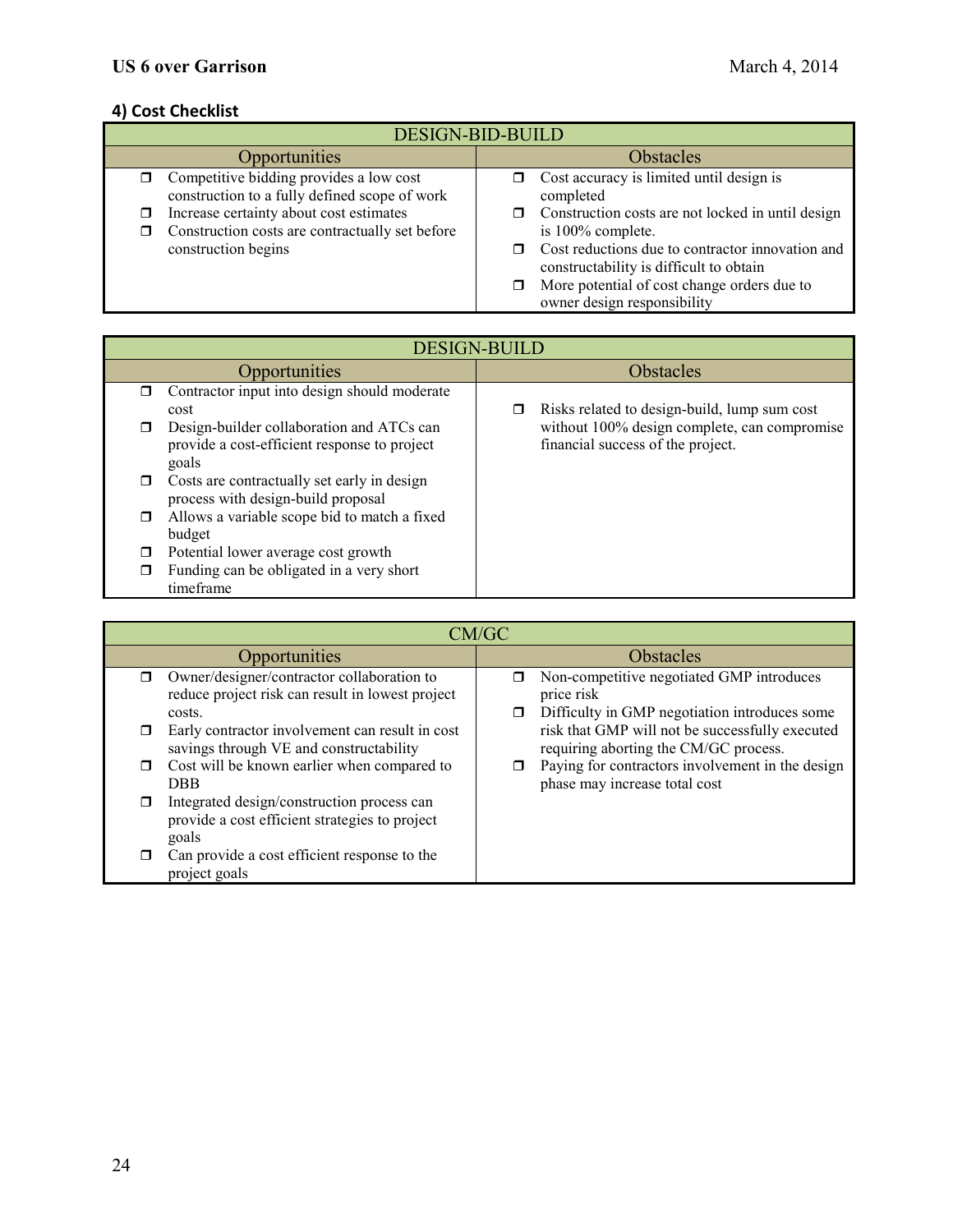# **5) Initial Risk Assessment**

Three sets of risk assessment checklists are provided to assist in an initial risk assessment relative to the selection of the delivery method:

- **A. Typical CDOT Transportation Project Risks**
- **B. General Project Risks Checklist**
- **C. Opportunities/Obstacles Checklist (relative to each delivery method)**

It is important to recognize that the initial risk assessment is to only ensure the selected delivery method can properly address the project risks. A more detailed level of risk assessment should be performed concurrently with the development of the procurement documents to ensure that project risks are properly allocated, managed, and minimized through the procurement and implementation of the project.

# *A. TYPICAL CDOT TRANSPORTATION PROJECT RISKS*

Following is a list of project risks that are frequently encountered on CDOT transportation projects and a discussion on how the risks are resolved through the different delivery methods.

**A.1: Site Conditions and Investigations** How unknown site conditions are resolved. For additional information on site conditions, refer to 23 CFR 635.109(a) at the following link: [http://ecfr.gpoaccess.gov/cgi/t/text/text-](http://ecfr.gpoaccess.gov/cgi/t/text/text-idx?c=ecfr&sid=91468e48c87a547c3497a5c19d640172&rgn=div5&view=text&node=23:1.0.1.7.23&idno=23#23:1.0.1.7.23.1.1.9)

[idx?c=ecfr&sid=91468e48c87a547c3497a5c19d640172&rgn=div5&view=text&node=23:1.0.1.](http://ecfr.gpoaccess.gov/cgi/t/text/text-idx?c=ecfr&sid=91468e48c87a547c3497a5c19d640172&rgn=div5&view=text&node=23:1.0.1.7.23&idno=23#23:1.0.1.7.23.1.1.9) [7.23&idno=23#23:1.0.1.7.23.1.1.9\)](http://ecfr.gpoaccess.gov/cgi/t/text/text-idx?c=ecfr&sid=91468e48c87a547c3497a5c19d640172&rgn=div5&view=text&node=23:1.0.1.7.23&idno=23#23:1.0.1.7.23.1.1.9)

## **DESIGN-BID-BUILD**

Site condition risks are generally best identified and mitigated during the design process prior to procurement to minimize the potential for change orders and claims when the schedule allows.

# **DESIGN-BUILD**

Certain site condition responsibilities can be allocated to the design-builder provided they are well defined and associated third party approval processes are well defined. Caution should be used as unreasonable allocation of site condition risk will result in high contingencies during bidding. CDOT should perform site investigations in advance of procurement to define conditions and avoid duplication of effort by proposers. At a minimum CDOT should perform the following investigations:

- 1) Basic design surveys
- 2) Hazardous materials investigations to characterize the nature of soil and groundwater contamination
- 3) Geotechnical baseline report to allow design-builders to perform proposal design without extensive additional geotechnical investigations

# **CM/GC**

CDOT, the designer, and the contractor can collectively assess site condition risks, identify the need to perform site investigations in order to reduce risks, and properly allocate risk prior to GMP.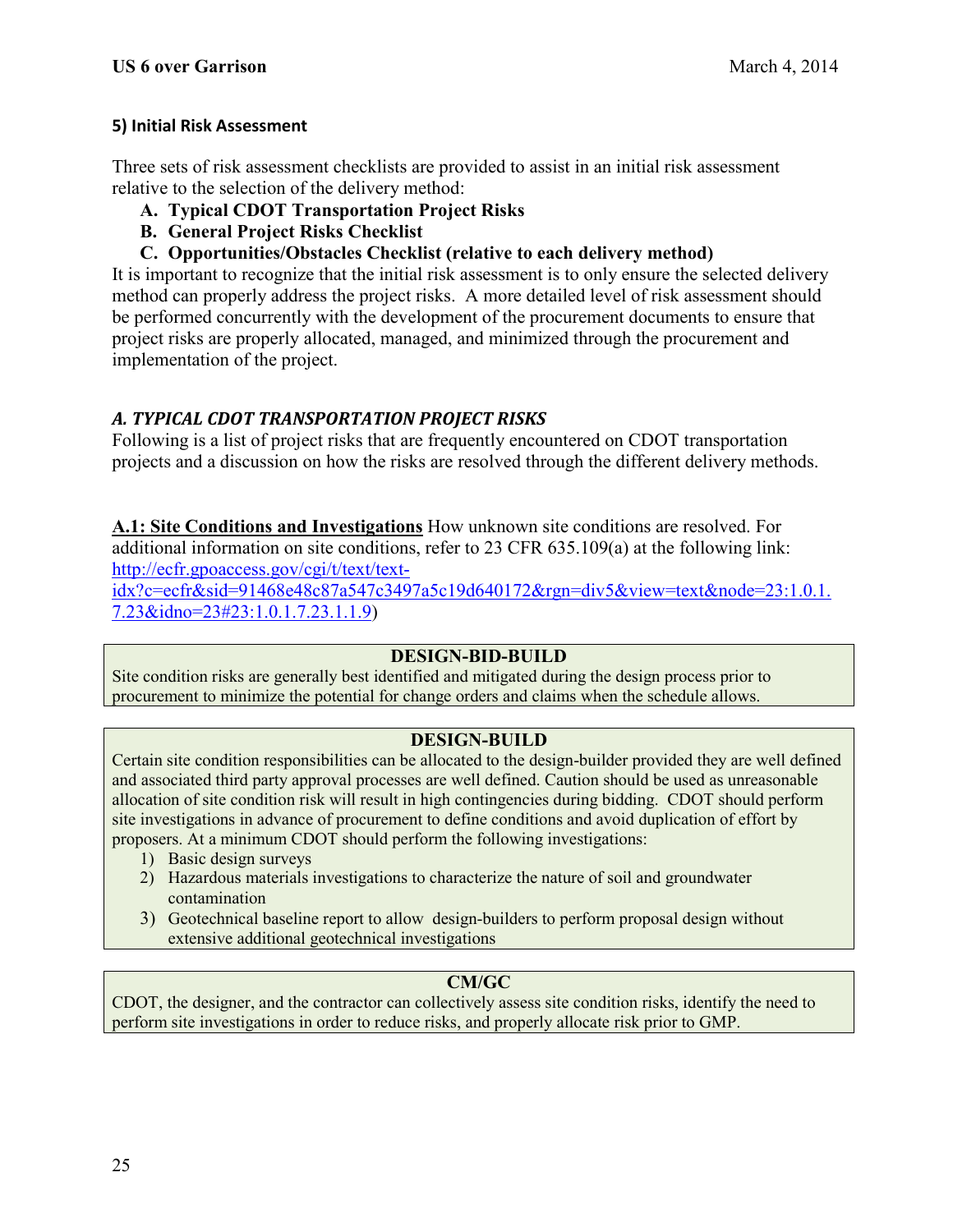# **A.2: Utilities**

## **DESIGN-BID-BUILD**

Utility risks are best allocated to CDOT, and mostly addressed prior to procurement to minimize potential for claims when the schedule allows.

## **DESIGN-BUILD**

Utilities responsibilities need to be clearly defined in contract requirements, and appropriately allocated to both design-builder and CDOT:

*Private utilities (major electrical, gas, communication transmission facilities*): Need to define coordination and schedule risks as they are difficult for design-builder to price. Best to have utilities agreements before procurement. Note – by state regulation private utilities have schedule liability in design-build projects, but they need to be made aware of their responsibilities.

*Public Utilities*: Design and construction risks can be allocated to the design-builder, if properly incorporated into the contract requirements.

**CM/GC** Can utilize a lower level of design prior to contracting and joint collaboration of CDOT, designer, and contractor in the further development of the design.

# **A.3: Railroads (if applicable)**

# **DESIGN-BID-BUILD**

Railroad risks are best resolved prior to procurement and relocation designs included in the project requirements when the schedule allows.

# **DESIGN-BUILD**

Railroad coordination and schedule risks should be well understood to be properly allocated and are often best assumed by CDOT. Railroad design risks can be allocated to the designer if well defined. Best to obtain an agreement with railroad defining responsibilities prior to procurement

## **CM/GC**

Railroad impacts and processes can be resolved collaboratively by CDOT, designer, and contractor. A lengthy resolution process can delay the GMP negotiations.

# **A.4: Drainage/Water Quality Best Management Practices (construction and permanent)**

Both drainage and water quality often involve third party coordination that needs to be carefully assessed with regard to risk allocation. Water quality in particular is not currently well defined, complicating the development of technical requirements for projects.

Important questions to assess:

1) Do criteria exist for compatibility with third party offsite system (such as an OSP (Outfall System Plan))?

2) Is there an existing cross-drainage undersized by CDOT Criteria?

3) Can water quality requirements be precisely defined? Is right-of-way adequate?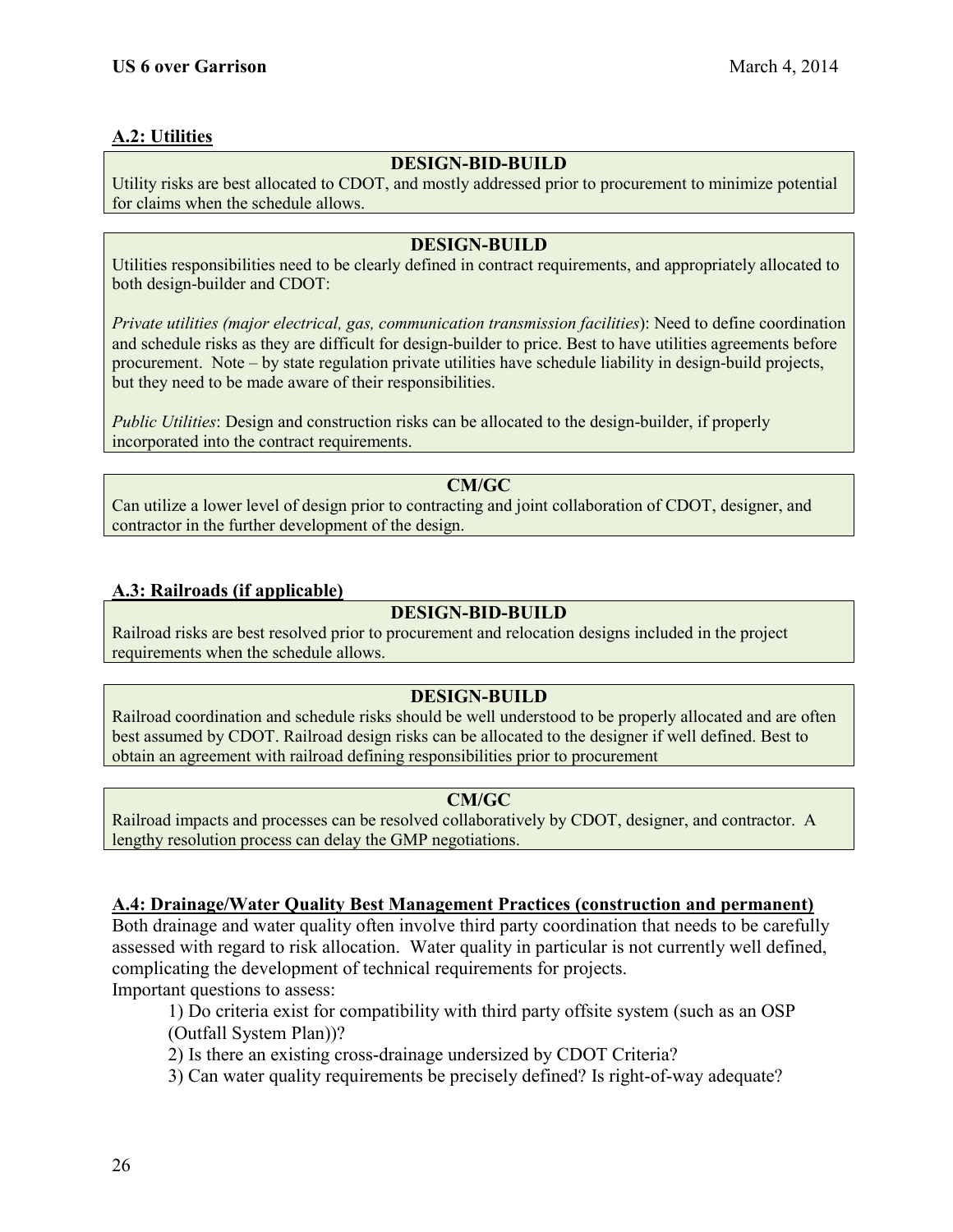## **DESIGN-BID-BUILD**

Drainage and water quality risks are best designed prior to procurement to minimize potential for claims when the schedule allows.

## **DESIGN-BUILD**

Generally, CDOT is in the best position to manage the risks associated with third party approvals regarding compatibility with offsite systems, and should pursue agreements to define requirements for the design-builder.

## **CM/GC**

CDOT, the designer, and the contractor can collectively assess drainage risks and coordination and approval requirements, and minimize and define requirements and allocate risks prior to GMP.

**A.5: Environmental**: Meeting environmental document commitments, (noise, 4(f) and historic, wetlands, endangered species, etc.)

# **DESIGN-BID-BUILD**

Risk is best mitigated through design prior to procurement when the schedule allows.

#### **DESIGN-BUILD**

Certain environmental approvals and processes that can be fully defined can be allocated to the designbuilder. Agreements or MOUs with approval agencies prior to procurement is best to minimize risks.

## **CM/GC**

Environmental risks and responsibilities can be collectively identified, minimized, and allocated by CDOT, the designer, and the contractor prior to GMP

**A.6: Third Party Involvement:** Timeliness and impact of third party involvement (funding partners, adjacent municipalities, adjacent property owners, project stakeholders, FHWA, PUC)

# **DESIGN-BID-BUILD**

Third party risk is best mitigated through design process prior to procurement to minimize potential for change orders and claims when the schedule allows.

## **DESIGN-BUILD**

Third party approvals and processes that can be fully defined can be allocated to the design-builder. Agreements or MOUs with approval agencies prior to procurement is best to minimize risks.

## **CM/GC**

Third party approvals can be resolved collaboratively by CDOT, designer, and contractor.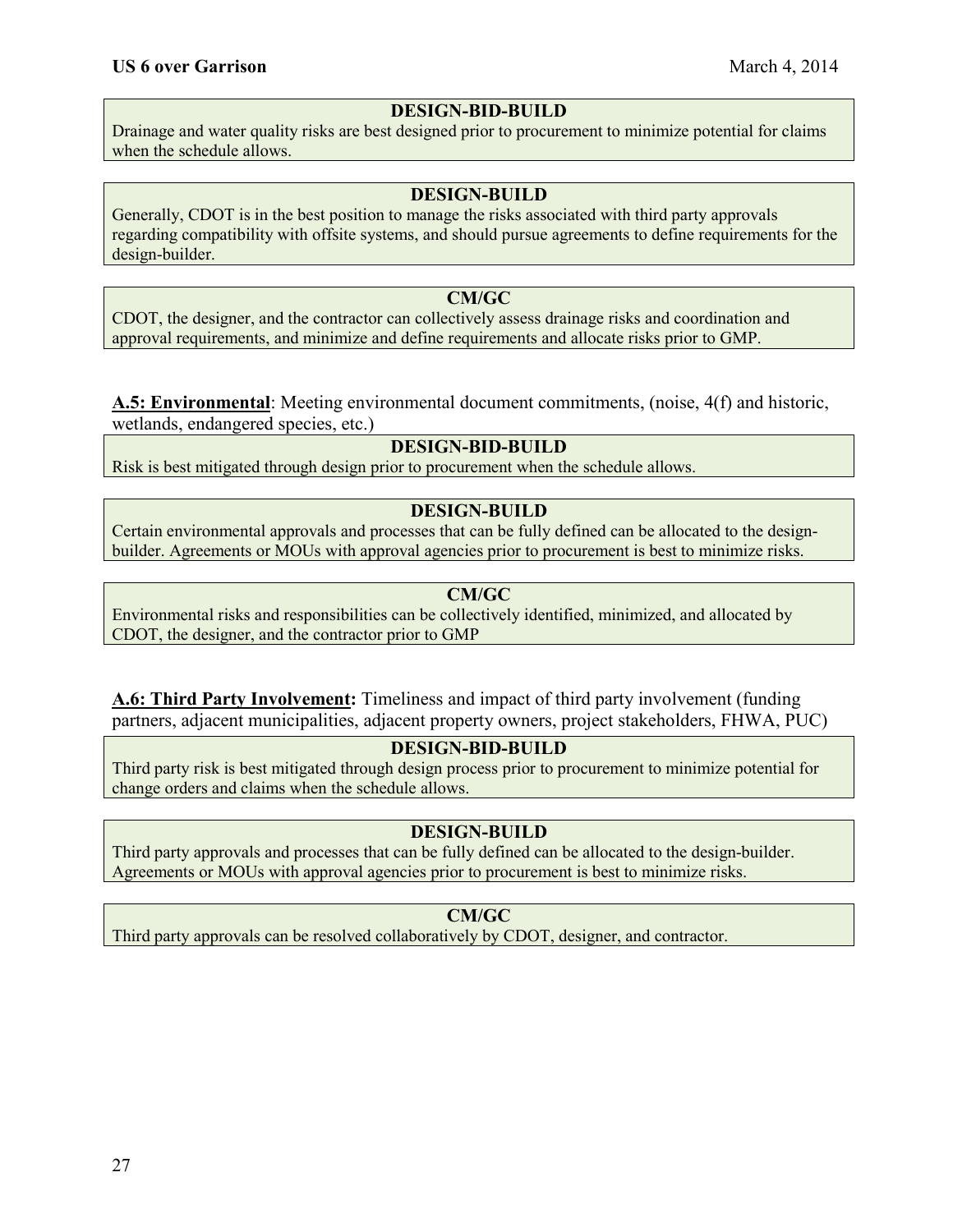# *B. GENERAL PROJECT RISK CHECKLIST (items to consider when assessing risk)*

|                                                                              | <b>Environmental Risks</b>                                                                                                                                                                                                                                                                                                                                                     | <b>External Risks</b>                                                                                                                                                                                                                                                                                                                                                                                                                                 |
|------------------------------------------------------------------------------|--------------------------------------------------------------------------------------------------------------------------------------------------------------------------------------------------------------------------------------------------------------------------------------------------------------------------------------------------------------------------------|-------------------------------------------------------------------------------------------------------------------------------------------------------------------------------------------------------------------------------------------------------------------------------------------------------------------------------------------------------------------------------------------------------------------------------------------------------|
| $\Box$<br>σ.<br>$\Box$<br>$\Box$<br>$\Box$<br>$\Box$<br>$\Box$               | Delay in review of environmental<br>documentation<br>Challenge in appropriate environmental<br>documentation<br>Defined and non-defined hazardous waste<br>Environmental regulation changes<br>Environmental impact statement (EIS) required<br>NEPA/404 Merger Process required<br>Environmental analysis on new alignments<br>required                                       | Stakeholders request late changes<br>σ.<br>Influential stakeholders request additional needs<br>ο.<br>to serve their own commercial purposes<br>Local communities pose objections<br>σ.<br>Community relations<br>$\Box$<br>Conformance with regulations/guidelines/<br>Ο.<br>design criteria<br>Intergovernmental agreements and jurisdiction<br>$\Box$                                                                                              |
|                                                                              | <b>Third-Party Risks</b>                                                                                                                                                                                                                                                                                                                                                       | <b>Geotechnical and Hazmat Risks</b>                                                                                                                                                                                                                                                                                                                                                                                                                  |
| $\Box$<br>$\Box$<br>$\Box$<br>$\Box$<br>$\Box$<br>$\Box$<br>$\Box$           | Unforeseen delays due to utility owner and<br>third-party<br>Encounter unexpected utilities during<br>construction<br>Cost sharing with utilities not as planned<br>Utility integration with project not as planned<br>Third-party delays during construction<br>Coordination with other projects<br>Coordination with other government agencies                               | Unexpected geotechnical issues<br>σ.<br>Surveys late and/or in error<br>$\Box$<br>Hazardous waste site analysis incomplete or in<br>$\Box$<br>error<br>Inadequate geotechnical investigations<br>$\Box$<br>Adverse groundwater conditions<br>Ο.<br>Other general geotechnical risks<br>$\Box$                                                                                                                                                         |
|                                                                              | Right-of-Way/ Real Estate Risks                                                                                                                                                                                                                                                                                                                                                | <b>Design Risks</b>                                                                                                                                                                                                                                                                                                                                                                                                                                   |
| $\Box$<br>$\Box$<br>$\Box$<br>$\Box$<br>$\Box$<br>$\Box$<br>□                | Railroad involvement<br>Objections to ROW appraisal take more time<br>and/or money<br>Excessive relocation or demolition<br>Acquisition ROW problems<br>Difficult or additional condemnation<br>Accelerating pace of development in project<br>corridor<br>Additional ROW purchase due to alignment<br>change                                                                  | Design is incomplete/ Design exceptions<br>0<br>Scope definition is poor or incomplete<br>$\Box$<br>Project purpose and need are poorly defined<br>$\Box$<br>Communication breakdown with project team<br>$\Box$<br>Pressure to delivery project on an accelerated<br>σ.<br>schedule<br>Constructability of design issues<br>□<br>Project complexity (scope, schedule, objectives,<br>$\Box$<br>cost, and deliverables are not clearly<br>understood) |
|                                                                              | <b>Organizational Risks</b>                                                                                                                                                                                                                                                                                                                                                    | <b>Construction Risks</b>                                                                                                                                                                                                                                                                                                                                                                                                                             |
| $\Box$<br>$\Box$<br>$\Box$<br>$\Box$<br>$\Box$<br>$\Box$<br>$\Box$<br>$\Box$ | Inexperienced staff assigned<br>Losing critical staff at crucial point of the<br>project<br>Functional units not available or overloaded<br>No control over staff priorities<br>Lack of coordination/communication<br>Local agency issues<br>Internal red tape causes delay getting approvals,<br>decisions<br>Too many projects/new priority project<br>inserted into program | Pressure to delivery project on an accelerated<br>σ.<br>schedule.<br>Inaccurate contract time estimates<br>σ<br>Construction QC/QA issues<br>σ.<br>Unclear contract documents<br>Ο.<br>Problem with construction sequencing/staging/<br>Ο.<br>phasing<br>Maintenance of Traffic/ Work Zone Traffic<br>$\Box$<br>Control                                                                                                                               |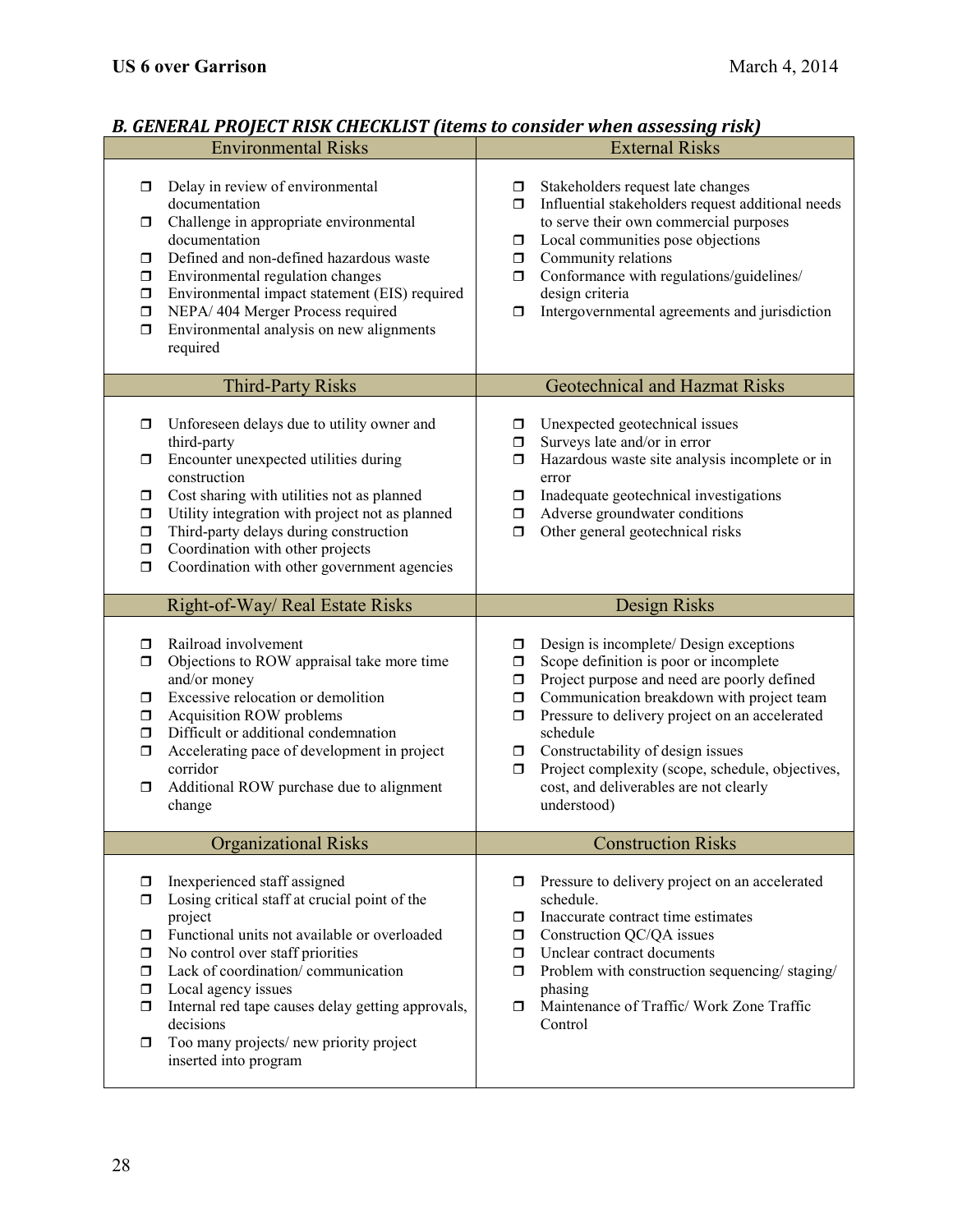# *C. RISK OPPORTUNITIES/OBSTACLES CHECKLIST (relative to each delivery method)*

| <b>DESIGN-BID-BUILD</b>                                                                                     |                                                                                                                   |  |  |
|-------------------------------------------------------------------------------------------------------------|-------------------------------------------------------------------------------------------------------------------|--|--|
| Opportunities                                                                                               | <b>Obstacles</b>                                                                                                  |  |  |
| Risks managed separately through design, bid,<br>σ.<br>build is expected easier                             | Owner accepts risks associated with project<br>⊓<br>complexity (the inability of designer to be all-              |  |  |
| Risk allocation is most widely understood/used<br>$\Box$                                                    | knowing about construction) and project                                                                           |  |  |
| Opportunity to avoid or mitigate risk through<br>□<br>complete design                                       | unknowns<br>Low-bid related risks<br>⊓                                                                            |  |  |
| Risks related to environmental, railroads, and<br>$\Box$<br>third party involvement are best resolved prior | Potential for misplaced risk through prescriptive<br>□<br>specifications                                          |  |  |
| to procurement<br>Utilities and ROW best allocated to CDOT and<br>$\Box$                                    | Innovative risk allocation is difficult to obtain<br>⊓<br>Limited industry input in contract risk allocation<br>□ |  |  |
| mostly addressed prior to procurement to<br>minimize potential for claim                                    | Change order risks can be greater<br>Contractor may avoid risks                                                   |  |  |
| Project can be shelved while resolving risks                                                                |                                                                                                                   |  |  |

| <b>DESIGN-BUILD</b>                                     |  |                |                                                    |
|---------------------------------------------------------|--|----------------|----------------------------------------------------|
| Opportunities                                           |  | Obstacles      |                                                    |
| Performance specifications can allow for<br>$\Box$      |  | σ              | Need a detailed project scope, description etc.,   |
| alternative risk allocations to the design builder      |  |                | for the RFP to get accurate/comprehensive          |
| Risk-reward structure can be better defined<br>$\Box$   |  |                | responses to the RFP (Increased RFP costs may      |
| Innovative opportunities to allocate risks to<br>$\Box$ |  |                | limit bidders)                                     |
| different parties (e.g., schedule, means and            |  | ⊓              | Limited time to resolve risks                      |
| methods, phasing)                                       |  | π              | Additional risks allocated to designers for errors |
| Opportunity for industry review of risk<br>$\Box$       |  |                | and omissions, claims for change orders            |
| allocation (draft RFP, ATC processes)                   |  | $\blacksquare$ | Unknowns and associated risks need to be           |
| Avoid low-bid risk in procurement<br>$\Box$             |  |                | carefully allocated through a well-defined scope   |
| Contractor will help identify risks related to<br>□     |  |                | and contract                                       |
| environmental, railroads, ROW, and utilities            |  | $\Box$         | Risks associated with agreements when design is    |
| Designers and contractors can work toward<br>$\Box$     |  |                | not completed                                      |
| innovative solutions to, or avoidance of,               |  | □              | Poorly defined risks are expensive                 |
| unknowns                                                |  | Ω              | Contractor may avoid risks or drive consultant     |
|                                                         |  |                | to decrease cost at risk to quality                |

| CM/GC                            |                                                |        |                                              |  |
|----------------------------------|------------------------------------------------|--------|----------------------------------------------|--|
|                                  | Opportunities                                  |        | <b>Obstacles</b>                             |  |
| $\Box$                           | Contractor can have a better understanding of  | $\Box$ | Lack of motivation to manage small quantity  |  |
|                                  | the unknown conditions as design progresses    |        | costs                                        |  |
| $\Box$                           | Innovative opportunities to allocate risks to  |        | Increase costs for non-proposal items        |  |
|                                  | different parties (e.g., schedule, means and   |        | Disagreement among Designer-Contractor-      |  |
|                                  | methods, phasing)                              |        | Owner can put the process at risk            |  |
| $\Box$                           | Opportunities to manage costs risks through    | Π      | If GMP cannot be reached, additional low-bid |  |
|                                  | CM/GC involvement                              |        | risks appear                                 |  |
| □                                | Contractor will help identify and manage risk  | ⊓      | Limited to risk capabilities of CM/GC        |  |
| ⊓                                | Agency still has considerable involvement with |        | Designer-contractor-agency disagreements can |  |
| third parties to deal with risks |                                                |        | add delays                                   |  |
| ⊓                                | Avoids low-bid risk in procurement             | □      | Strong agency management is required to      |  |
| $\Box$                           | More flexibility and innovation available to   |        | negotiate/optimize risks                     |  |
|                                  | deal with unknowns early in design process     | $\Box$ | Discovery of unknown conditions can drive up |  |
|                                  |                                                |        | GMP, which can be compounded in phased       |  |
|                                  |                                                |        | construction                                 |  |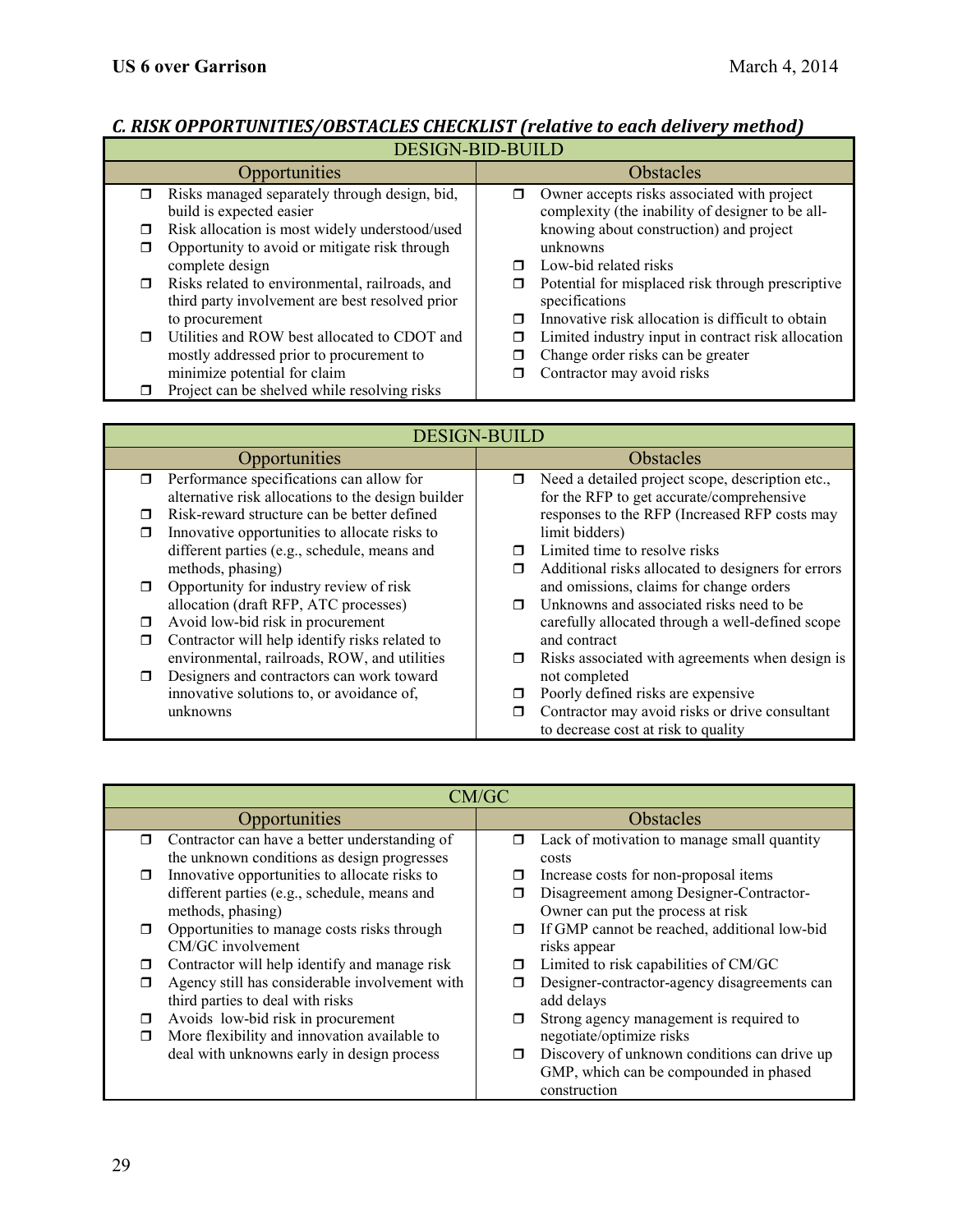# **6) Staff Experience/Availability Checklist**

| 0) Start Experience/Availability Checklist                                                                                                                    |                                                                                                                                                                                                                               |  |  |
|---------------------------------------------------------------------------------------------------------------------------------------------------------------|-------------------------------------------------------------------------------------------------------------------------------------------------------------------------------------------------------------------------------|--|--|
| <b>DESIGN-BID-BUILD</b>                                                                                                                                       |                                                                                                                                                                                                                               |  |  |
| <b>Opportunities</b>                                                                                                                                          | <b>Obstacles</b>                                                                                                                                                                                                              |  |  |
| Agency, contractors and consultants have high<br>level of experience with the traditional system<br>Designers can be more interchangeable<br>between projects | Can require a high level of agency staffing of<br>$\Box$<br>technical resources<br>Staff's responsibilities are spread out over a<br>longer design period<br>Can require staff to have full breadth of<br>technical expertise |  |  |

| <b>DESIGN-BUILD</b>                                                                                                                |                                                                                                                                                                                                                                                                                                                                        |  |
|------------------------------------------------------------------------------------------------------------------------------------|----------------------------------------------------------------------------------------------------------------------------------------------------------------------------------------------------------------------------------------------------------------------------------------------------------------------------------------|--|
| Opportunities                                                                                                                      | Obstacles                                                                                                                                                                                                                                                                                                                              |  |
| Less agency staff required due to the sole<br>source nature of DB<br>Opportunity to grow agency staff by learning a<br>new process | Limitation of availability of staff with skills,<br>knowledge and personality to manage DB<br>projects<br>Existing staff may need additional training to<br>address their changing roles<br>Need to "mass" agency management and<br>technical resources at critical points in process<br>(i.e., RFP development, design reviews, etc.) |  |

| CM/GC                                                                                                          |                                                                                                                                                                                              |  |  |
|----------------------------------------------------------------------------------------------------------------|----------------------------------------------------------------------------------------------------------------------------------------------------------------------------------------------|--|--|
| Opportunities                                                                                                  | <b>Obstacles</b>                                                                                                                                                                             |  |  |
| Agency can improve efficiencies by having<br>more project managers on staff rather than<br>specialized experts | Strong committed owner project management is<br>important to success<br>Limitation of availability of staff with skills,                                                                     |  |  |
| Smaller number of technical staff required<br>through use of consultant designer                               | knowledge and personality to manage CMGC<br>projects<br>Existing staff may need additional training to<br>address their changing roles<br>Agency must learn how to negotiate GMP<br>projects |  |  |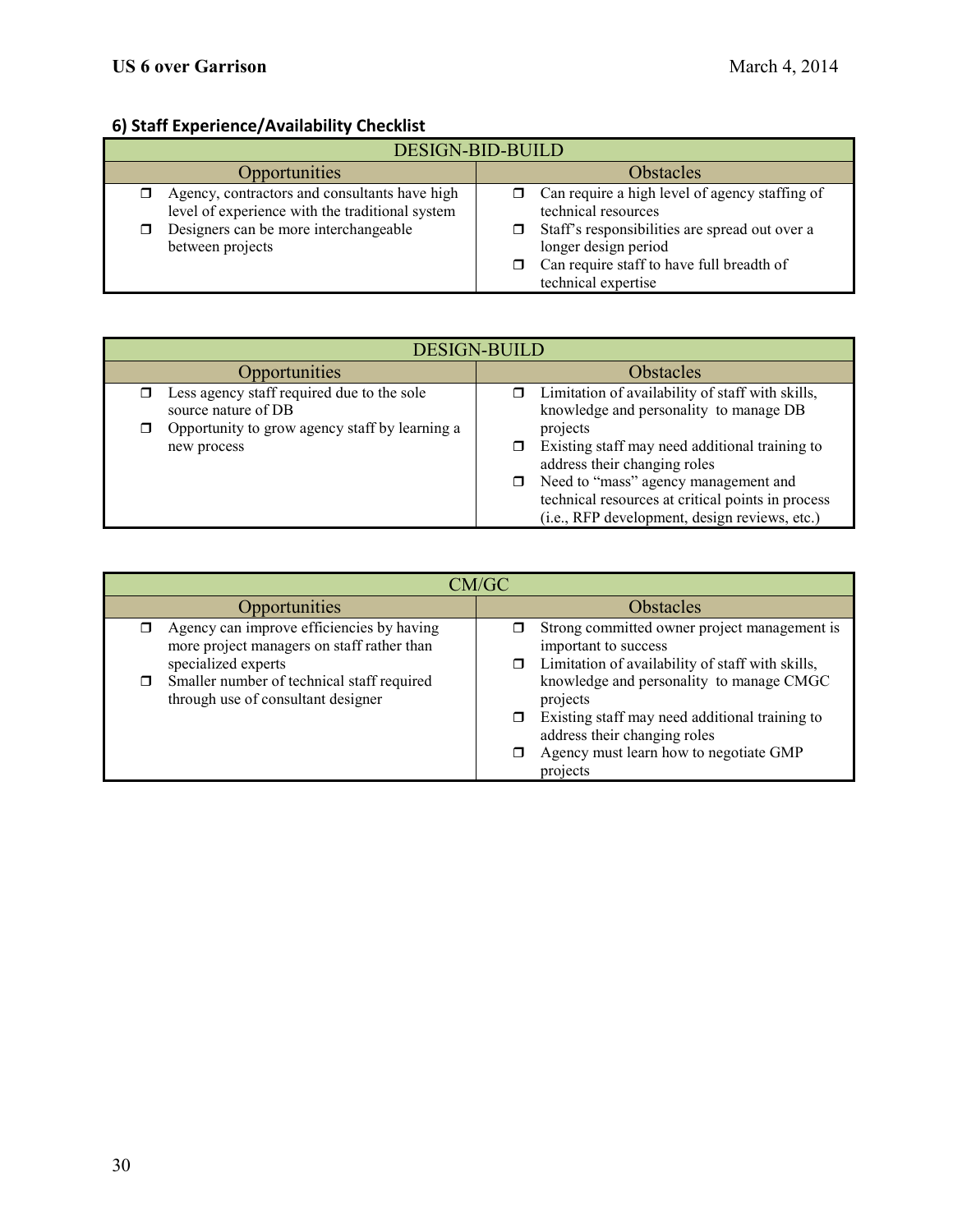# **7) Level of Oversight and Control Checklist**

| <b>DESIGN-BID-BUILD</b> |                                                                                              |                  |                                                                                   |
|-------------------------|----------------------------------------------------------------------------------------------|------------------|-----------------------------------------------------------------------------------|
| Opportunities           |                                                                                              | <b>Obstacles</b> |                                                                                   |
| ⊓                       | Full owner control over a linear design and<br>construction process                          |                  | Requires a high-level of oversight<br>Increased likelihood of claims due to owner |
|                         | Oversight roles are well understood                                                          |                  | design responsibility                                                             |
| □                       | Contract documents are typically completed in<br>a single package before construction begins | σ                | Limited control over an integrated<br>design/construction process                 |
|                         | Multiple checking points through three linear<br>phases: design-bid-build                    |                  |                                                                                   |
|                         | Maximum control over design                                                                  |                  |                                                                                   |

| <b>DESIGN-BUILD</b>                                                           |                                                                               |  |  |
|-------------------------------------------------------------------------------|-------------------------------------------------------------------------------|--|--|
| Opportunities                                                                 | <b>Obstacles</b>                                                              |  |  |
| A single entity responsibility during project                                 | Can require high level of design oversight                                    |  |  |
| design and construction                                                       | Can require high level of quality assurance                                   |  |  |
| Continuous execution of design and build                                      | oversight                                                                     |  |  |
| Getting input from construction to enhance<br>constructability and innovation | $\Box$ Limitation on staff with DB oversight<br>experience                    |  |  |
| Overall project planning and scheduling is                                    | Less owner control over design                                                |  |  |
| established by one entity                                                     | Control over design relies on proper<br>development of technical requirements |  |  |

| CM/GC                                                                         |                                                            |  |  |
|-------------------------------------------------------------------------------|------------------------------------------------------------|--|--|
| Opportunities                                                                 | <b>Obstacles</b>                                           |  |  |
| Preconstruction services are provided by the<br>construction manager          | Agency must have experienced staff to oversee<br>the CM/GC |  |  |
| Getting input from construction to enhance<br>constructability and innovation | Higher level of cost oversight required                    |  |  |
| Provides owner control over an integrated<br>design/construction process      |                                                            |  |  |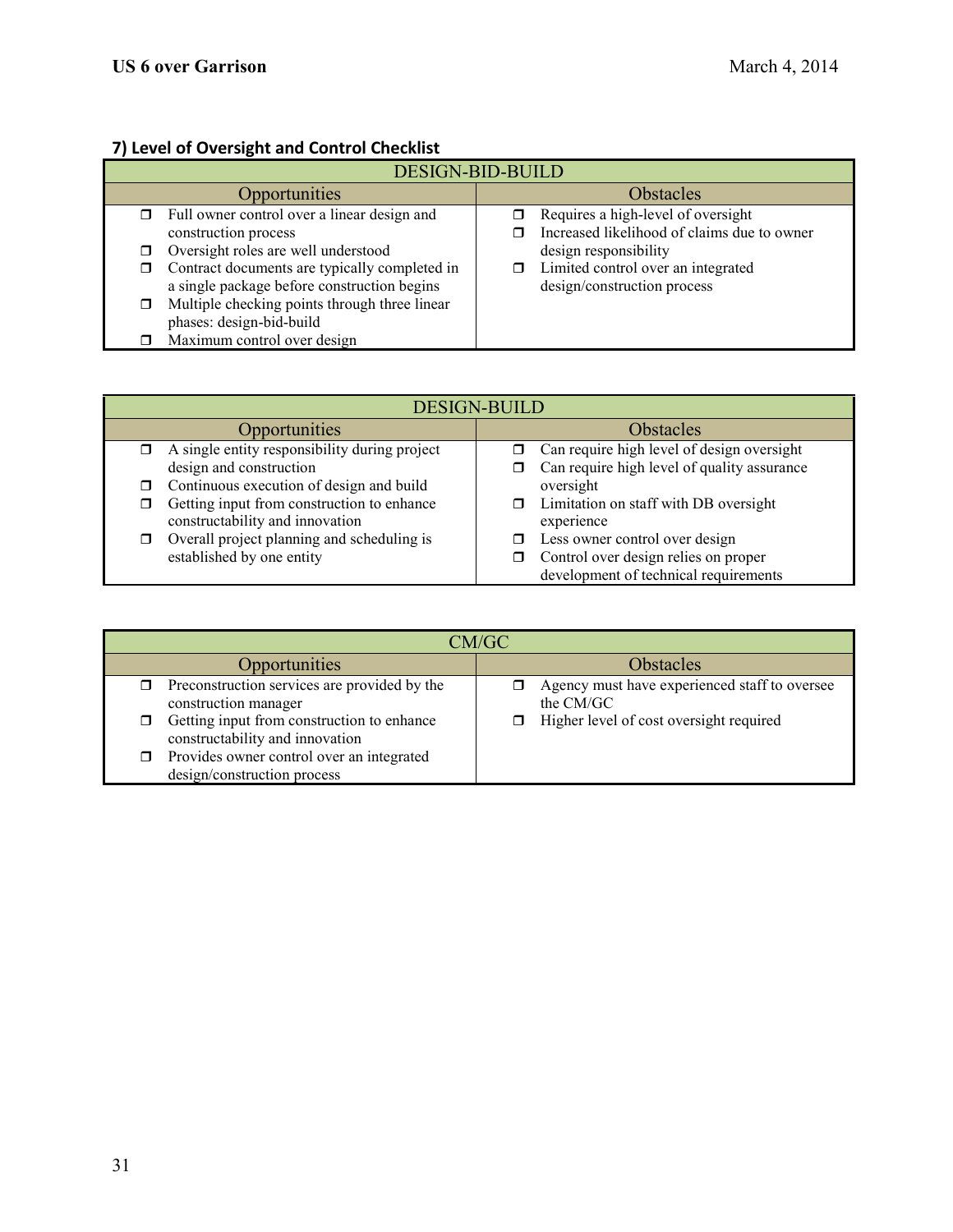# 8) **Competition and Contractor Experience**

| <b>DESIGN-BID-BUILD</b>                                   |                                                                                                |  |  |
|-----------------------------------------------------------|------------------------------------------------------------------------------------------------|--|--|
| Opportunities                                             | <b>Obstacles</b>                                                                               |  |  |
| Promotes high level of competition in the<br>marketplace  | Risks associated with selecting the low bid (the<br>best contractor is not necessary selected) |  |  |
| Opens construction to all reasonably qualified<br>bidders | No contractor input into the process<br>Limited ability to select contractor based on          |  |  |
| Transparency and fairness                                 | qualifications                                                                                 |  |  |
| Reduced chance of corruption and collusion                |                                                                                                |  |  |
| Contractors are familiar with DBB process                 |                                                                                                |  |  |

| <b>DESIGN-BUILD</b>                                                                   |                                                                                                                                                               |  |
|---------------------------------------------------------------------------------------|---------------------------------------------------------------------------------------------------------------------------------------------------------------|--|
| Opportunities                                                                         | <b>Obstacles</b>                                                                                                                                              |  |
| Allows for a balance of qualifications and cost<br>in design-builder procurement      | Need for DB qualifications can limit<br>σ<br>competition                                                                                                      |  |
| Two-phase process can promote strong teaming<br>to obtain "Best Value"                | Lack of competition with past experience with<br>0<br>the project delivery method                                                                             |  |
| Increased opportunity for innovation<br>possibilities due to the diverse project team | Reliant on DB team selected for the project<br>σ<br>The gap between owner experience and<br>contractor experience with delivery method can<br>create conflict |  |

| CM/GC                                  |                                                  |                  |                                                    |
|----------------------------------------|--------------------------------------------------|------------------|----------------------------------------------------|
| Opportunities                          |                                                  | <b>Obstacles</b> |                                                    |
|                                        | Allows for qualifications based contractor       |                  | Currently there is not a large pool of contractors |
|                                        | procurement                                      |                  | with experience in CMGC, which will reduce         |
| Agency has control over an independent |                                                  |                  | the competition and availability                   |
|                                        | selection of best qualified designer and         |                  | Working with only one contractor to develop        |
| contractor                             |                                                  |                  | GMP can limit price competition                    |
|                                        | Contractor is part of the project team early on, |                  | Requires a strong project manager from the         |
|                                        | creating a project "team"                        |                  | agency                                             |
|                                        | Increased opportunity for innovation due to the  | $\Box$           | Teamwork and communication among the               |
|                                        | diversity of the project team                    |                  | project team                                       |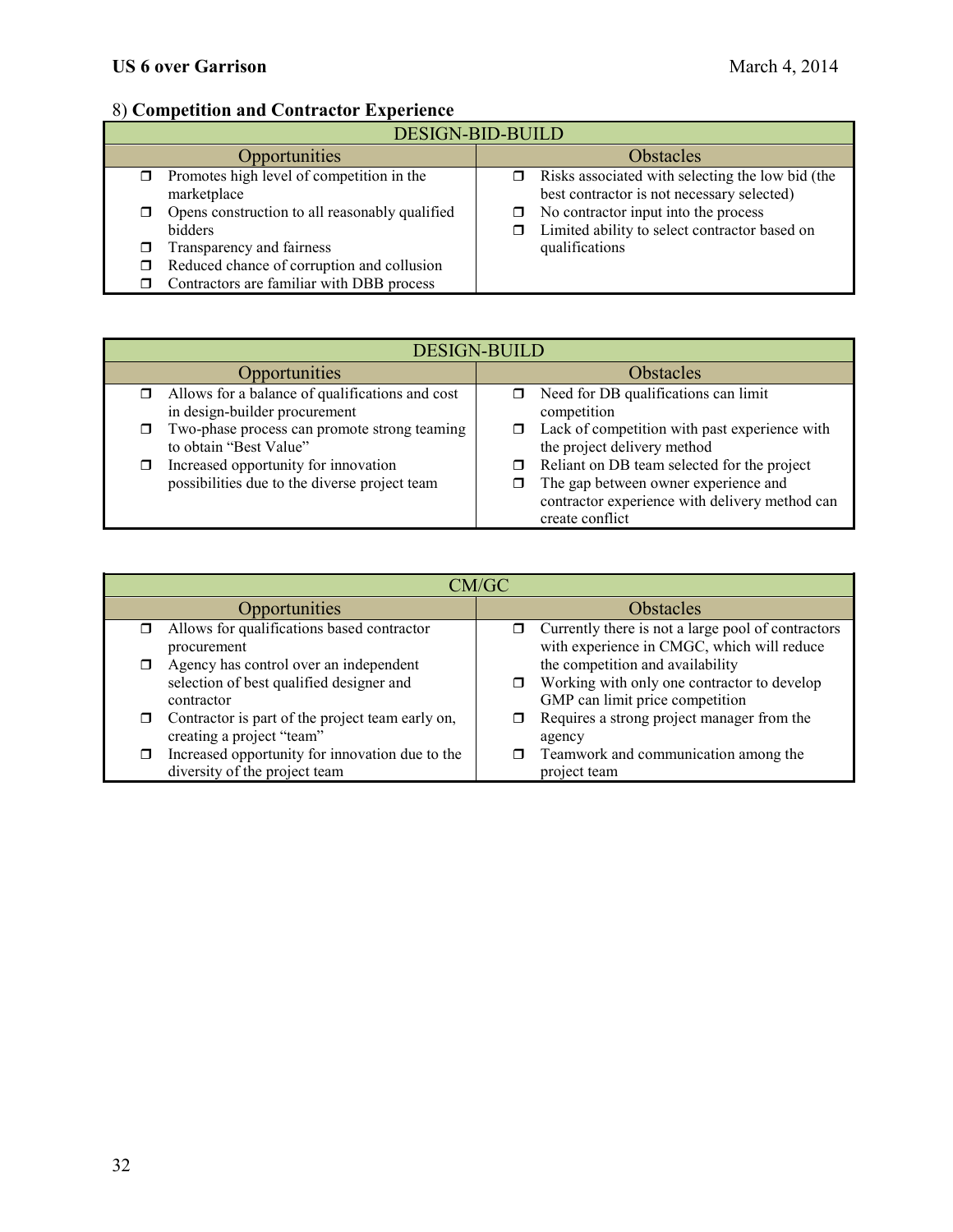#### **US 6 over Garrison Goals and Risk List**

#### **1. CORE VALUES AND PURPOSE**

*The purpose of the US 6 over Garrison Street project is to replace a poor bridge structure within the Bridge Enterprise completion schedule while maintaining full serviceability of US 6, providing access to local businesses, correcting horizontal curve deficiencies on US 6, providing a safe work environment and safe travel for the public. Key elements include:*

- *Safety*
- *Mobility*
- *Budget*
- *Schedule*

#### **2. GOALS AND GOAL CATEGORIES**

- 7. SCHEDULE and BUDGET
	- a. Meet the BE project schedule and budget to have the project constructed by the end of December 2015 for \$12 million without sacrificing quality.
- 8. PUBLIC COMMUNICATION
	- a. Provide accurate, meaningful, and timely communication.
- 9. SAFETY, MOBILITY, AND OPERATIONAL CHARACTERISTICS
	- a. Improve safety, mobility, and operational characteristics in the project limits.
- 10. ENVIRONMENTAL
	- a. Adhere to all environmental compliance requirements, including those documented in US 6 and Wadsworth EA/ROD commitments as modified for this project.
- 11. QUALITY
	- a. Design and construct a quality project that is consistent with the overall vision and commitments approved by the EA.
- ` 12. CONSTRUCTION
	- a. Maintain mobility through the project during construction.
	- b. Provide safe conditions for workers and the traveling public.
	- c. Look for innovative methods to reduce construction time and cost.
- **3. Risk List**

#### **Generic List of Uncertainties, Risks and Opportunities**

As shown, the items on this list do not form a formal risk register (i.e., this is not a comprehensive list of items for any particular project, and the listed items are *not* non-overlapping). The list is only intended to serve as a supplemental "checklist" to identify items missed during brainstorming. Identified items then need to be redefined/recast to ensure a comprehensive, nonoverlapping set of events in the risk register (adequately considering relationships among items in the list, if any).

Some items shown are really "base uncertainty" (i.e., uncertainty within the base project/estimate assumptions), while the remainder are truly risk and opportunity events (i.e., uncertain conditions and events outside the base assumptions).

GREEN – LOW YELLOW – MEDIUM RED – HIGH RISK

**Uncertainty in "Soft" Costs and / or Schedule** (other than identified through other items, and *excluding additional costs that result from project delays*, which are accumulated directly and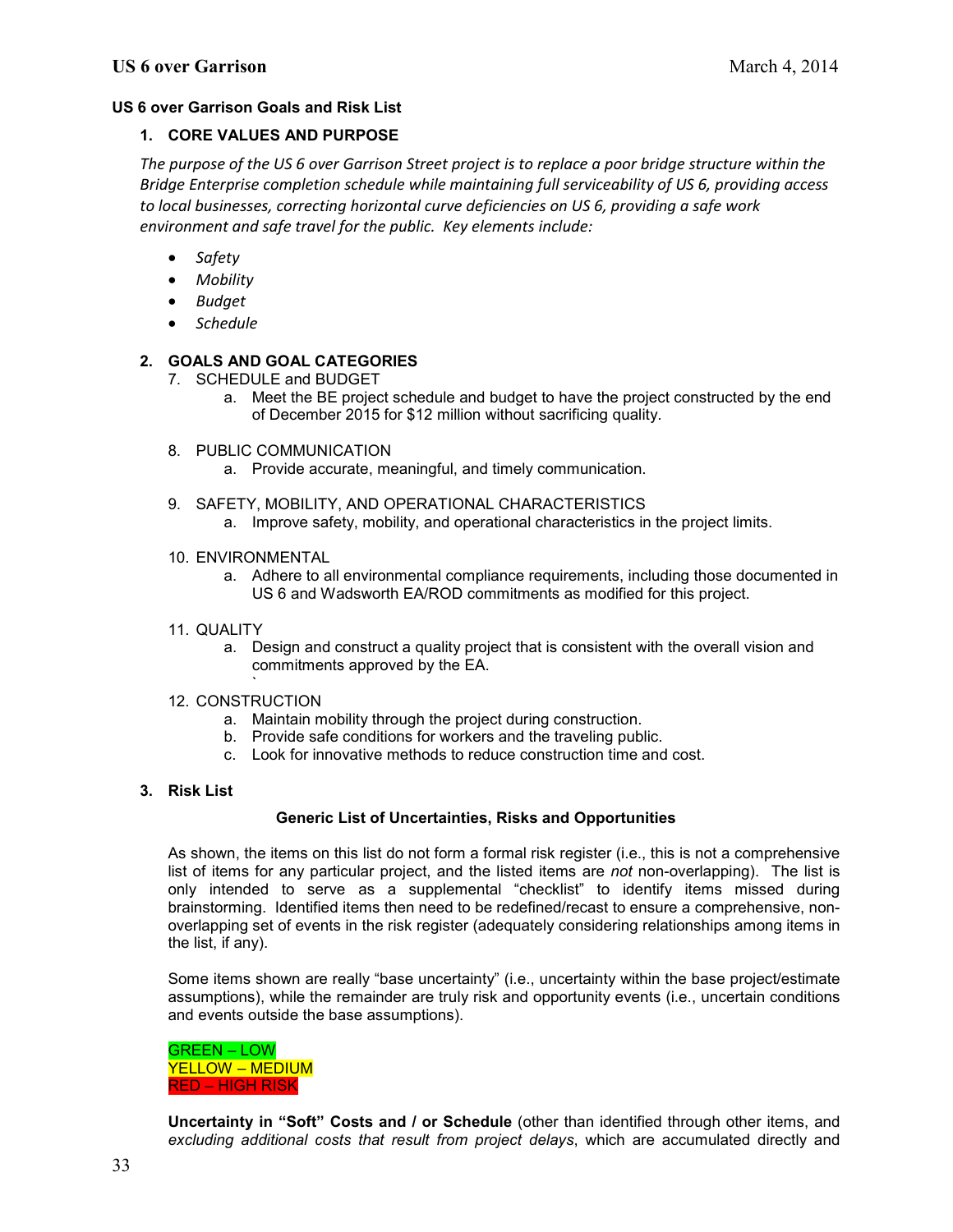additionally through simulation). Fundamental question: Is the base estimate for each in terms of a percentage of construction cost? or a detailed line-item estimate?

- **Design completion**
- **PS&E** completion
- Spending draw down for BE porjects
- Administration costs (owner)
- Oversight costs (regulator)
- Construction management and construction inspection (CEI)
- Project management
- Design support during construction / construction engineering
- **Mobilization**
- Surety capacity and bonding
- Annual inflation rates (construction, right-of-way, engineering, other)
- Unable to reach CAP

#### **Construction and Constructability**

- Additional pavement resurfacing
- Additional geometry re-alignment
- Uncertainty in construction unit costs
- **Uncertainty in construction quantities**
- Inadequate staging areas identified for construction
- Dewatering issues during construction
- **Issues related to bridge foundation**
- **Issues related to other construction procedures**
- Problems with or uncertainty in construction sequencing / staging / phasing / construction duration
- Maintenance of Traffic / Work Zone Traffic Control Issues
	- o Access to work area
	- o Issues related to detours
- Uncertainty in structure demolition sequence and method
- Force Majeure during construction (earthquake, tornado, etc.)
- **Safety issues**
- Material reuse, removal, restoration
- Material, labor, and/or equipment procurement delays
- Condition of existing structures (repair required?)
- Accidents/incidents during construction (traffic/collapse/slope failure/vandalism)
- Critical equipment failure
- Other difficult or specialized construction issues
- Tie-ins with existing facilities/roadways/structures/local access
- Failure prior to replacement (e.g., bridges)
- Utility conflicts (anticipated or unanticipated)
- Work-window restrictions
- **Other third-party delays during construction**
- Schedule risks
- **Public Information and Public Relations Outreach**

#### **Design**

- Uncertainty in, or risk or opportunity related to, the "base" design elements (e.g., due to early design, project definition, or development), including type, size, and location (TS&L) and unit prices and quantities. Consider related impacts to design, ROW, environmental documentation, permitting, utilities, and construction. Consider relationships to other issues in this list (conditionality/correlation). Example items include:
	- o horizontal alignment (e.g., geometry / grade)
	- o vertical alignment
	- o bridges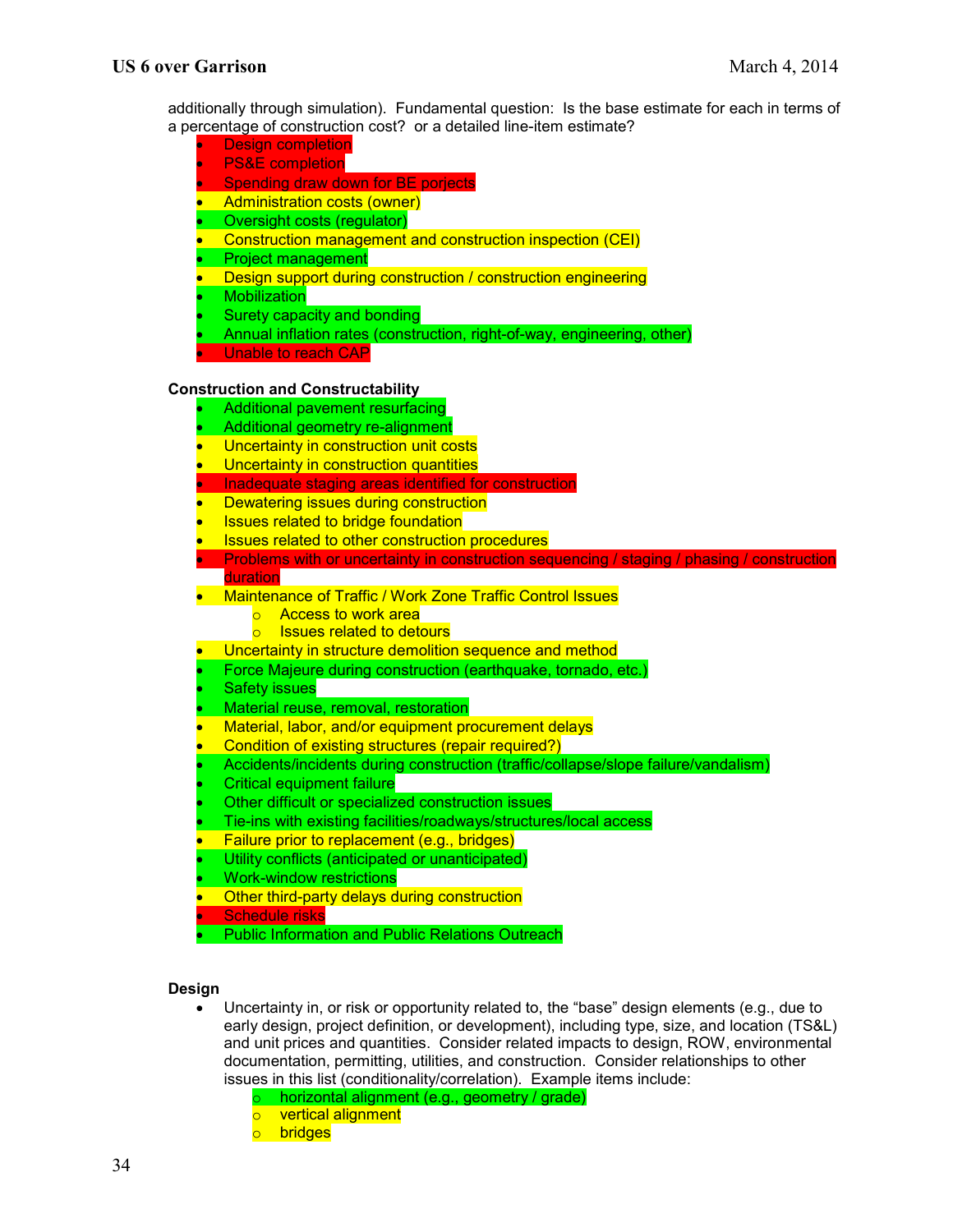- 
- <mark>o walls</mark><br>o earth earthwork
- stormwater collection and treatment
- paving
- right-of-way (e.g., full vs. partial takes; uncertain parcels/quantities)
- o maintenance of traffic / traffic control<br>o Traffic Demand Management (TDM)
- **Traffic Demand Management (TDM) / Intelligent Traffic Systems (ITS)**
- o construction staging/phasing
- o electrical (systems, signals, illumination)
- Design errors and omissions or errors in plans/specs/estimates (discovered during construction)
- Changes in design standards (e.g., increased seismic criteria for structures)
- Design deviations (e.g., design speeds, vertical clearances, turn radii)
- Additional aesthetics requests from local agency
- Allowances for miscellaneous items (known pay items not yet itemized in the estimate)

#### **Environmental**

- Uncertainty related to changes in design, ROW, or other circumstances and the subsequent need for re-evaluated environmental documentation.
- Delay in review and/or approval of environmental documentation
- Supplemental environmental documentation or Re-evaluation required that is time
- consuming
- Additional mitigation required, on- or off-site (e.g. solid waste disposal, wetlands, hazardous materials disposal)
- Noise mitigation trigger when correcting the sag in the horizontal curve
- Uncertain stormwater treatment standards or quantities
- Uncertain stormwater discharge criteria (e.g., Receiving body exemptions)
- Uncertain groundwater treatment standards or quantities
- Additional noise mitigation required (permit for night work)
- Unanticipated Section 106 issues (archaeological, cultural, or historical finds)
- Other Regulatory/Permitting Issues (CDPHE fugitive dust, CDPHE solid waste disposal, CDPHE groundwater disposal, CDPHE hazardous materials, etc.)

#### **External Influences (e.g., Political, Regulatory, Municipalities, Economic)**

- Difficulty obtaining other agency approvals/agreements (Municipalities)
- Conflicts with other projects (Municipalities, Counties)
- Coordination with other entities (e.g., Railroads)
- Funding shortfall (and related delay or increased financing cost)
- Legal challenges (other than environmental)
- Intergovernmental agreements and jurisdiction
- Labor issues (contract negotiations/strike)
- Claims related to clarity of bid and contract documents (other than captured elsewhere)
- Program Management / executive oversight issues
- Project management issues / workload management
- **Cash flow constraints**

#### **Geotechnical and Structural**

- Uncertainty in bridges or culverts (including type/size/location (TS&L) foundations and superstructure)
- Uncertainty in retaining walls (including type, length, height foundations and superstructure)
- Poor ground/subsurface conditions
- **Adverse groundwater conditions**
- Slope stability issues
- Compatibility of new structures when placed adjacent to existing structures